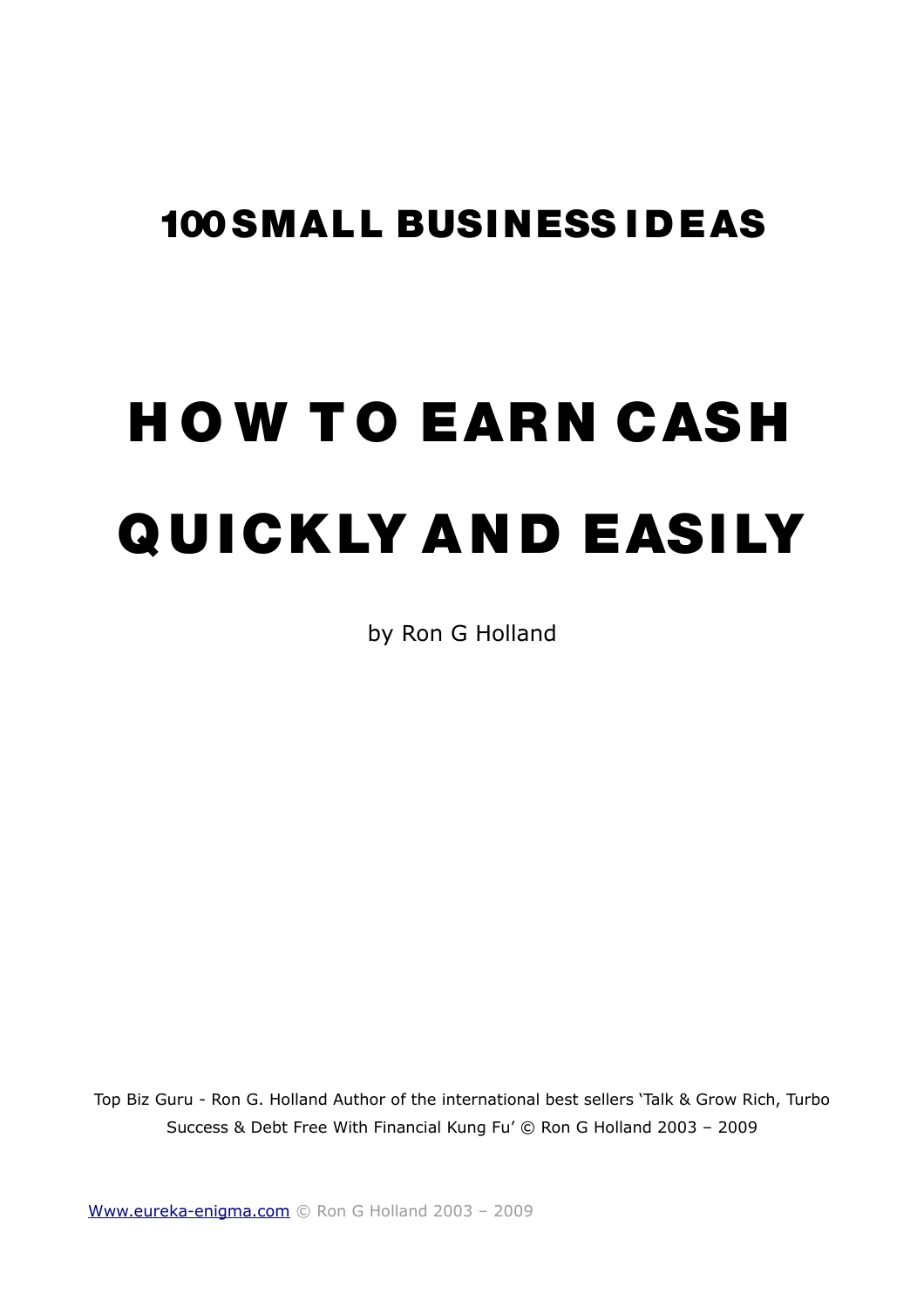# **INTRODUCTION**

First a confession; there are not one hundred small business ideas in this Publication – there are over a hundred. They are a diverse range of opportunities, reflecting the rich variety of the world of work and business we now live in. What they all have in common is that they are easy to start and the majority can be basically set up for around  $£10.Expensive$  advertising is dispensed with in favour of networking, a little bit of legwork and imagination and the virtues of "small is beautiful". Most of these ideas require little or no formal training or skills. Many of our 100 Small Business Ideas can be run part-time and combined to achieve a stimulating and profitable lifestyle. All you need is an independent spirit and a "go-for-it" attitude. So what are you waiting for!

#### **ADVERTISING CONSULTANT**

Start in this game for  $£10 -$  who are you kidding! Well no-one actually. Ok you're not going to be Saatchi and Saatchi overnight, but then again few can afford their fees and you won't need to charge a fraction of what they do to make money. If you have a little imagination, are interested in businesses and what makes people tick, then you've got what it takes to help promote others. Contact start-up firms and offer to chat with them about where they want to go and who they want to reach. Discuss the various advertising media options open to them and offer to produce a cost-effective package. Think up slogans and visual images which will convey a powerful message about their company and plan a six month campaign for them. Provide them with a breakdown of costs, including your fee and get their approval and a first instalment. With your first client you'll be learning all the way, so don't try to have all the answers. Stress that your approach is creative, and offer solutions and new ways of thinking rather than just "putting an ad in the paper". Generate excitement about their business and it will become infectious.

#### **AFTER-DINNER SPEAKING**

If you're a sporting legend, TV star or politician you'll find it easy enough to sign up with an agency and earn handsome fees for telling jokes and anecdotes at conferences and dinners. But most of us are none of these things. However, you may still have experiences that people want to hear about. Have you travelled to unusual places or worked abroad for any length of time, or done an unusual job? Perhaps you're an expoliceman or fire fighter, a retired vet or serviceman. Do you have an exciting or unusual hobby – sailing, climbing, hot-air ballooning? Perhaps you worked on the QE2 or at the London Hilton, if so who did you meet? Maybe you are an authority on a particular historical period or subject. Whatever your stories, if you can engage an audience with them for twenty minutes or more, you are ready to take bookings from social and Rotary clubs, staff associations, Inner Wheel groups, Women's Institute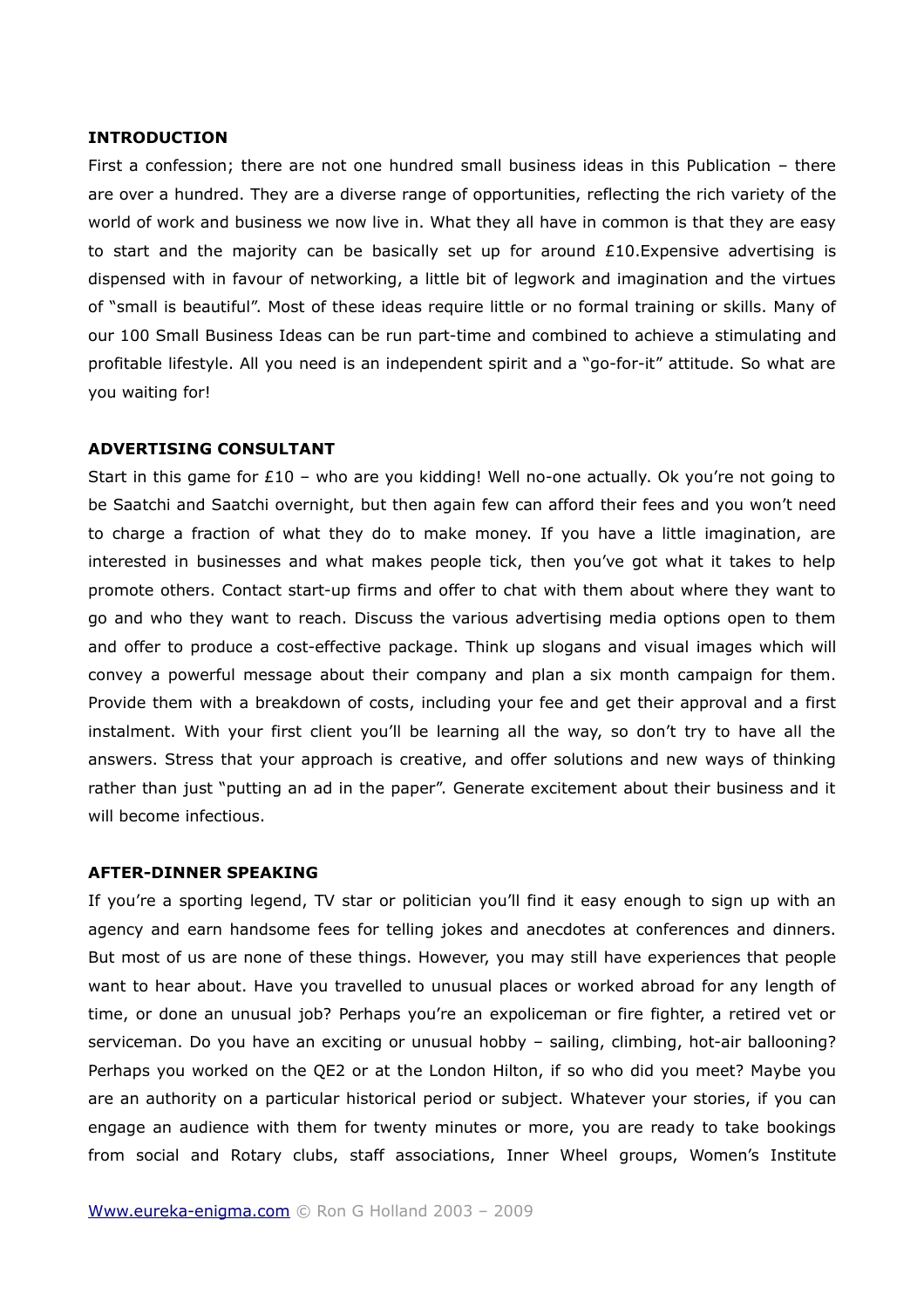branches, colleges and schools. Write to the secretaries personally, describing your topic and offering to match your fee to their budget.

# **AIR CONDITIONING**

As global warming brings us hotter and longer summers, offices without air conditioning are getting more and more uncomfortable. Installing a permanent system can be prohibitive in terms of cost, and so many firms are looking for a temporary solution as and when required. If you can deliver mobile air conditioning systems and fans to offices within hours of their desperate, sweaty phone call you'll be looked on as something of a life-saver. Come the beginning of May drop your cards in those older office buildings that appear not have built-in air-con. You may find they'll book

some equipment in advance of the heat, meaning you can take a deposit from them and buy or lease what you need. You could easily combine this with delivering bottled water or those big water-cooler fountains.

#### **AERIAL PHOTOGRAPHY AGENT**

If you've got your own plane you can take the pictures yourself of course. If not, don't worry. Just contact your nearest small airfield and find out which light aircraft owners offer, or would like to, aerial pictures of the vicinity. Ask them to take a whole range of shots of the surrounding area, getting in as many houses and landmarks as possible. You can then offer these around to any householders or others whose homes or premises appear in the pictures. Give them the option of a blow-up to provide a more detailed view of their own property, or the whole overall picture of their environs. Having such a picture on one's wall is always a talking point. An interesting, unusual and enjoyable small business, which may also bring you commissions for other pictures.

#### **ANTIQUE DEALING**

You can make money from antiques in a number of ways. A lot of people now deal on e-bay and other internet sites. Having a shop or stall involves outlay, but can still be profitable. Spend some time on research before buying; check out your local auction rooms and clearance sales and get talking to the dealers. Learn about the scams and pitfalls – distressing, fakes, reproductions – and develop an "eye". A secure outbuilding near a main road can be great for trading in period furniture.

Paintings, silver and ornaments are more specialised, but the chance of stumbling on an "old master" or other piece of treasure trove is always alluring. Buy the Antiques Trade Gazette, which lists weekly auctions all over the country, as well as numerous fairs offering stands from a few pounds for the day.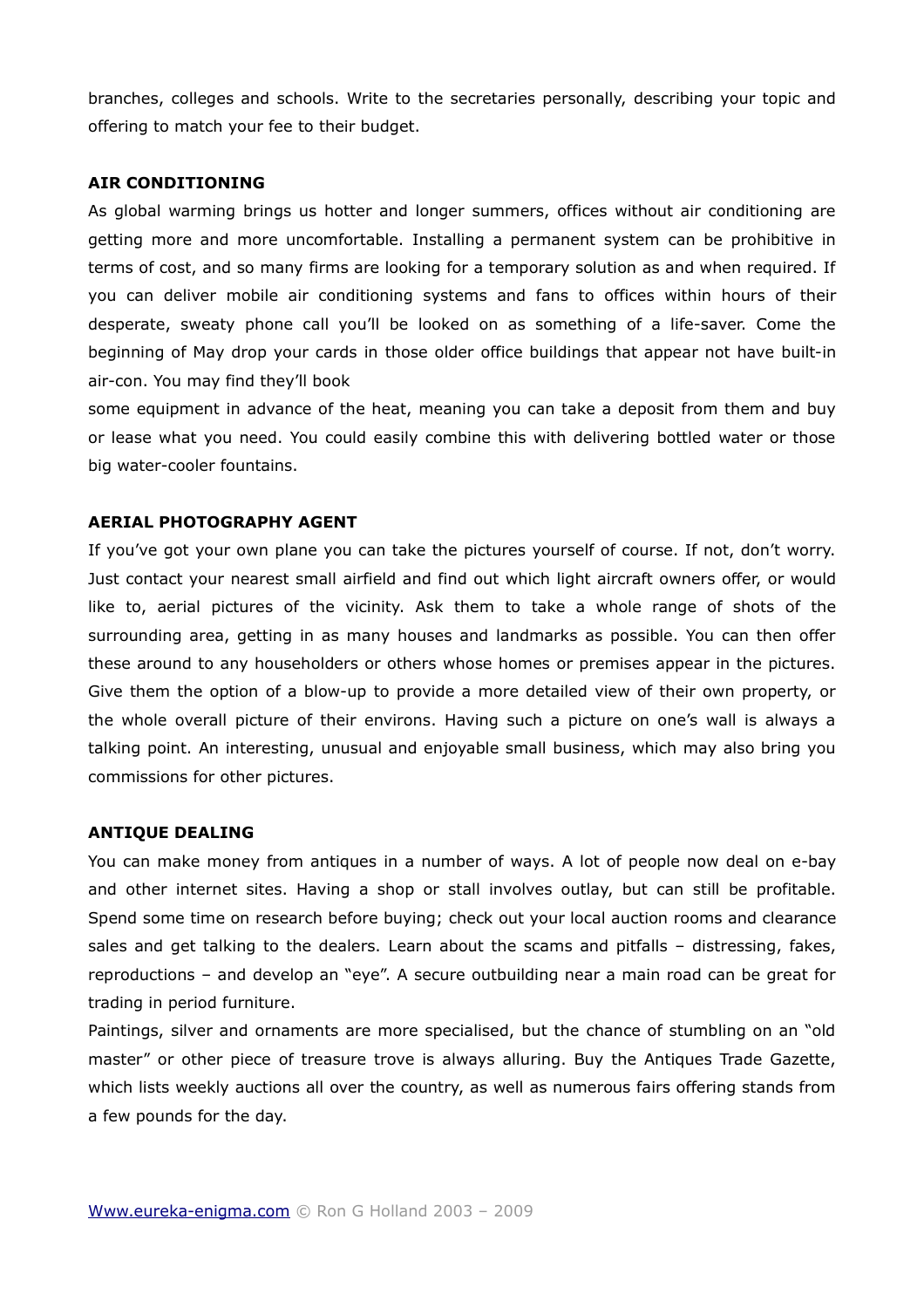# **ART DEALING**

"I don't know much about art but I know what I like" runs the familiar cry. Individual taste in art is a mystery, and so is the money some people are prepared to pay for it. This is a speculative business, but unlike other speculations you don't have to risk your own cash to make some. Contact local artists and say you're hosting a "private view" at your house. If they can each bring a bottle of wine you'll hang their pictures on your living room wall and invite business people for drinks and canapŽs (a dish of olives and some min-pizzas to you and me). For any works sold on the night you will receive a 10% commission. You could ask more, but this might run the risk of alienating your artists and encouraging them to later sell direct to the punters you've brought along. If your own home is not a suitable venue, look for a trendy wine-bar to host your evenings.

#### **BABY EQUIPMENT**

This stuff can be expensive, and unless one has friends in need it's either a case of storing it all till the next infant arrives or trying to sell it via the local paper. If people can get a reasonable cash price from you for their baths, baby-walkers, slings, papooses, pushchairs, cots etc they'll beat a path to your door. Baby items are used for such short periods they don't really wear out, so you can sell them on at below new prices, yet still make yourself a profit. Advertise in playgroups, nurseries and among friends. See Childminding

#### **BOOK FINDING SERVICE**

If you like browsing in old bookshops there's a simple way you could earn some cash at the same time. For every out-of-print book – and most of the stock in second-hand shops is – there's likely to be someone, somewhere, looking for a copy of it. If you can connect these books to the people who want them you can charge a handsome premium, sometimes far more than the marked price. Advertising in the literary press is costly, so circulate some simple leaflets around colleges - "Book Search" if not found - no fee" etc. Maintain a list of required titles as you tour the second-hand shops. Quote your own price to your client before making the purchase, unless you know the book is in hot demand. The internet is ultimately the best way to operate a book-finding service, allowing you to ply your trade worldwide.

#### **BRICKLAYING**

You may not be strictly speaking, a professional "trowel". If however you've laid a few bricks to make a flower-bed or built a decent garden wall at home, then there's no reason you can't utilise this skill to earn money. The more established builders have bigger fish to fry and often don't want to take on relatively minor work. So stress in your advert "Smaller Jobs Welcomed". For garden brickwork you may be able to get away with a rustic look – i.e. wobbly lines and lumpy mortar – but for a garage or extension you'll need to produce an even finish all round.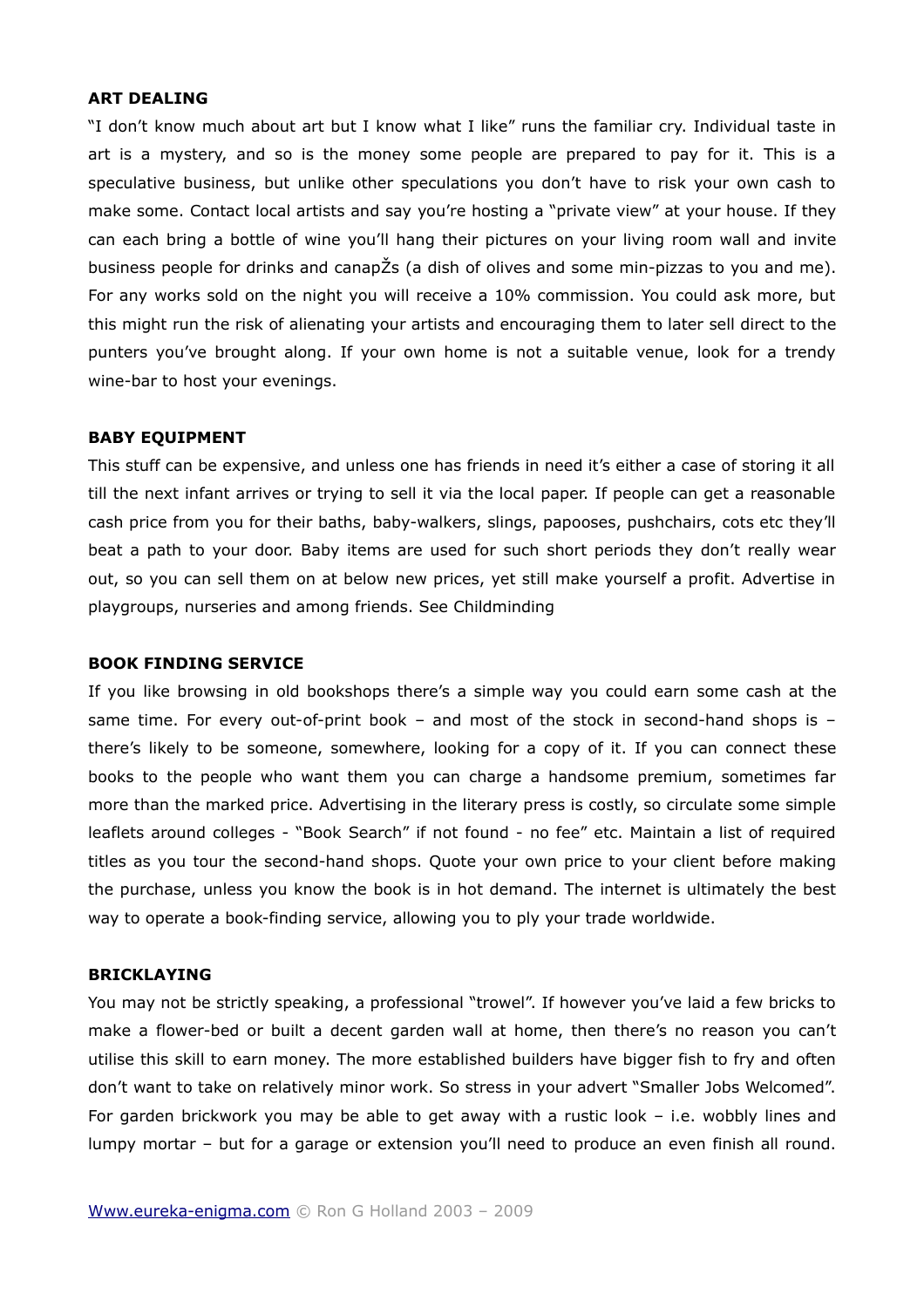So use your line and level scrupulously if you don't want to get known as a cowboy. Check out the different ornamental blocks now available for building walls and outdoor screens. Arches over gates are also popular, where you first make a plywood template for the shape and build over it. See also Pointing and Gardening.

#### **CAKE DECORATING**

If you have a steady hand and can use an icing syringe this is an easy way to earn some money. You don't have to make the cakes, unless you want to, in which case you add it to the customer's bill. The important bit is personalising the cake with what's on top. Ok there's Batman and Britney and Golf-Lovers' cakes available in supermarkets, but what you'll offer is a totally unique message and design. Talk to the client about who the cake's for and what they are into – cars, football, tennis or whatever, and see what you can come up with - the more dramatic or off-the-wall the better, usually. The important thing is it'll be different, a one-off, so think of a name or your business that reflects this – "Takes the Cake" or "Cake That! Don't forget to photograph each cake you decorate, so you can build a brochure to show new customers.

# **CANDLE MAKING**

This has been a popular craft activity for many years, with all manner of moulds and kits available from hobby suppliers. It's not only the "new age" crowd who like candles. Candlelight has a unique magic, transforming the blandest dining room into a romantic bistro, fairy grotto or gothic castle. If you have the skills to create your own original designs, that's great. The range of rubber mould kits available however is vast, covering everything from Lord of the Rings chess sets to Elvis. Plain fat altar candles are probably the biggest seller of all among the chic dinner party set. Take a stall at a Craft Fair or offer to New Age and other shops. Look into supplying wrought iron and other types of candle holder to supplement this business. Of course the fantastic thing about making candles for profit is that people burn them and come back to buy more!

#### **CAR REPAIRS**

Are you good under the bonnet? Got a nice big tool box? Then there's little else you need to start earning money straight away at this game. Almost everyone has a car and at some point something goes wrong with it. Many people are wary of taking their motor to a big garage, fearing they may be ripped off. If you're an honest, straighttalking and competent mechanic who arrives promptly when called out, you'll be a godsend to the motorists in your area. One card in the newsagent's window should be all it takes to get your first customer. Your reputation will take care of the rest.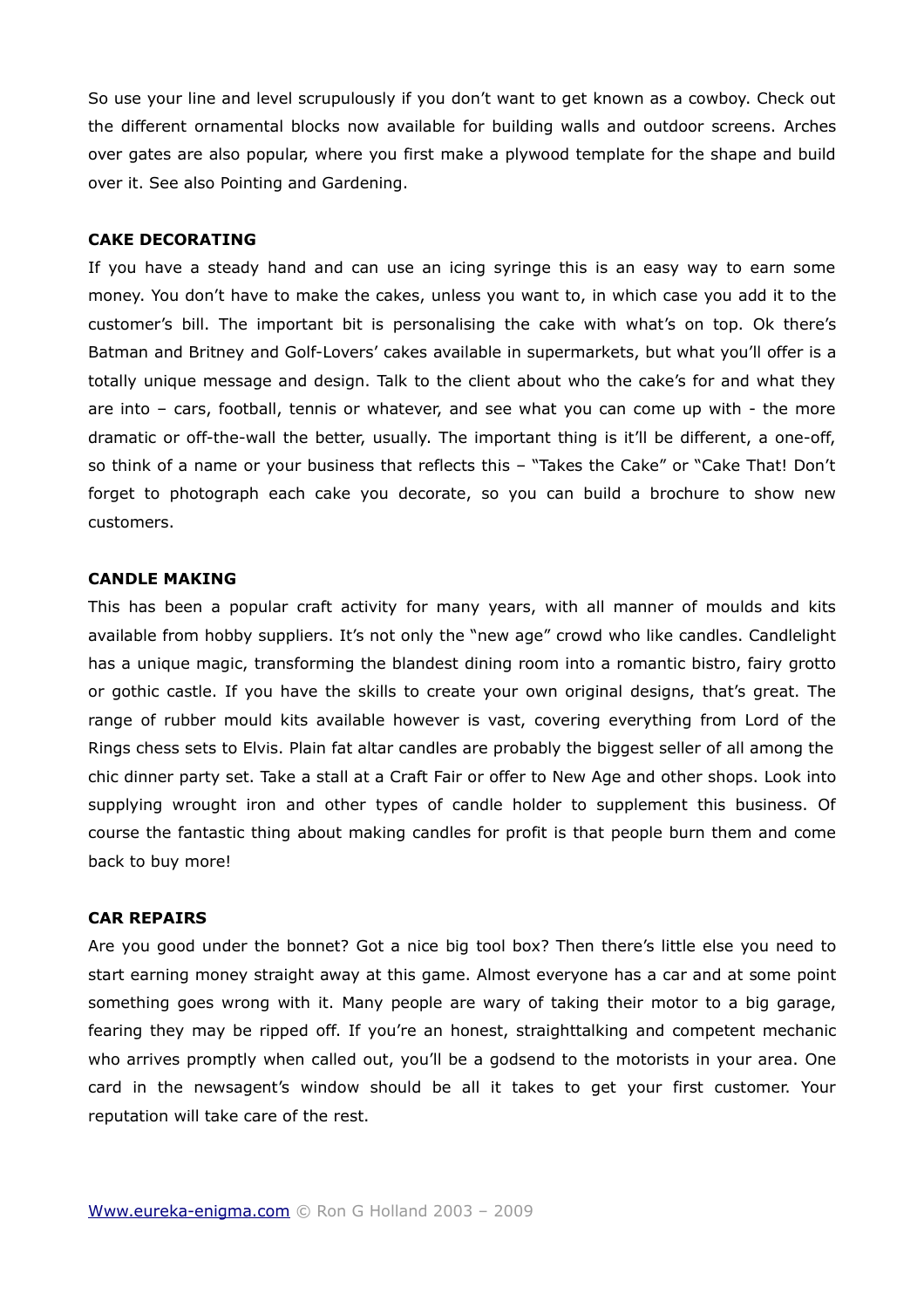### **CARAVAN MAINTENANCE**

There are thousands of sited caravans in the UK and the number is growing. The attractions of the caravan as a holiday home, together with the option of rental income means that a growing number of people of all ages are investing in them. Approach the park proprietors and individual owners, offering cleaning and repairs. Valuable services include: repainting, particularly chassis and sub-frames which, in coastal areas are vulnerable to salt-air corrosion – replacing rubber seals around windows and doors – cleaning and checking vans in between lets – tending flower beds and lawns.

# **CARICATURIST**

This is all about capturing that indefinable essence of a person in a few strokes of a pencil. Formally trained artists don't necessarily make the best caricaturists. If you've done any cartooning for fun or are just a natural doodler, think seriously about developing the skill. Start observing people's faces and figures, looking for their visual "signature" and try out a few lines. Practice, practice and more practice is the key to drawing ability, and with caricaturing, simplicity and a light touch are also

integral. So gather a few willing subjects and get sketching. When you feel ready, advertise for appearances at private functions and dinners. People (hopefully!) won't expect to be flattered by a caricature of them-selves. What they will enjoy is seeing their partners, friends and colleagues given the comic treatment.

# **CARPET CLEANING**

After the extended fling with wood laminate flooring, homeowners are resuming their passionate love affair with carpet. It's cosier, quieter, warmer and much nicer to lie on in front of a roaring fire and – well, relax… But carpets always need cleaning on a regular basis and it's not a task the average homeowner is geared up for. If you don't want to splash out on buying your own specialist equipment straight away, then punt around for your first job and rent a carpet cleaner. Suppliers will give you advice on how to use their products, and after that it's just common sense. Obviously price each job according to size, and suggest reasonable discounts to groups of neighbours if you can visit them on the same day. Leaflet offices, pubs and shops as well as the residential market.

#### **CAR VALETING**

The time when suburban man spent Sunday mornings lovingly washing his car seems long gone. Nowadays he's too busy visiting the DIY superstore and eating out at his local gastropub. This is where you come in. Offer a range of services, from basic washing to full luxury valet – waxing and polishing the bodywork, trim and mirrors, vacuuming and cleaning the interior, including upholstery, dashboard, windows, even the furry dice and nodding dog if any!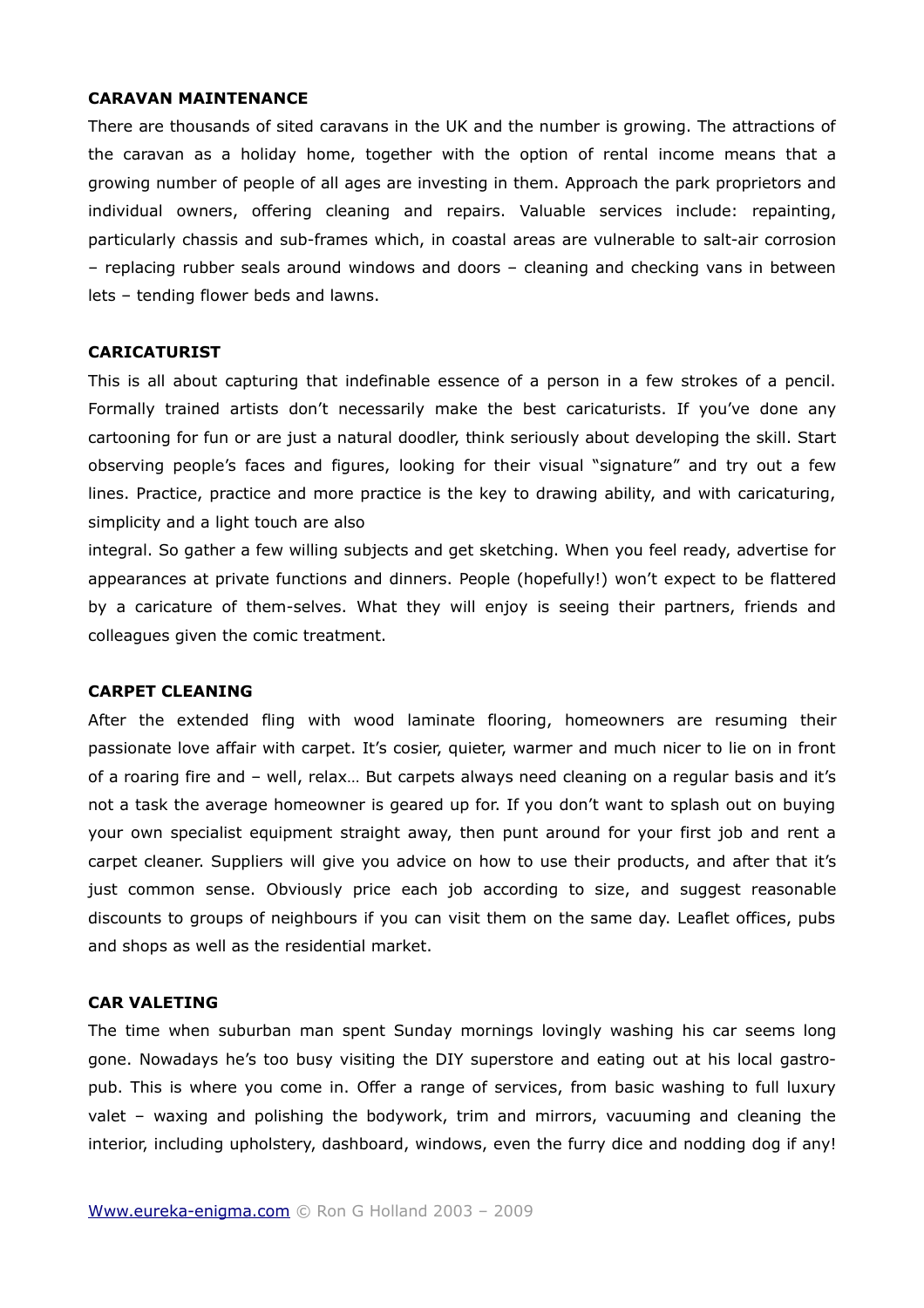Seriously though, this is a good cash earner, with regular repeat business, especially if you can collect and return vehicles at the owners' convenience. Don't forget those little extras like a spray of fragrance before you hand the keys back. You could also leave a complimentary airfreshener on the driver's mirror. As well as private motorists, approach fleet hire firms and companies with their own executive vehicles.

# **CATERING**

Ever been to a party and thought you could make a better job of the food? If so, why not have a go at outside catering. You can start on your own providing cold buffets for family events or office meetings, building up to wedding parties of hundreds of guests. Food regulations don't insist you have special premises, but if you cook professionally at home you must still fulfil hygiene requirements and are liable to inspection. To optimise profits, don't forget to source your ingredients at wholesale prices wherever possible. Organic food is increasingly preferred and you could attract a lot of business by offering this option. There is also a growing fashion for having an outsider come in and prepare a gourmet dinner party in one's own home. This usually means you can use the client's own kitchen and equipment on site. If you have a flair for food - and like to chat about it – this might be an enjoyable enterprise to explore. Don't forget the big white hat – always look the part.

#### **CATTERY**

If you're a cat lover yourself you'll be a natural at this. You'll need suitable accommodation of course, as befits this most lordly of pets. Ask about any special dietary requirements before the owners leave their cats with you, also things like injection status and whether toms have been "done". Otherwise you might find yourself with a lot more furry little guests than you started out with! Holiday months are obviously going to be busiest, but if you can get some frequent flying executives to entrust their cats to you on an equally frequent basis it'll help keep your occupancy rates up throughout the year.

#### **CHILDMINDING**

Childcare can be a problem for working parents and private nurseries can stretch resources. If you've had children of your own you'll probably have all the basic experience. Usually the parents will drop off their children and collect them at the end of the day, though you could offer to collect them if you have child safety seats in your car. Charge either by the day (and clarify how long a "day" is) or the hour and if you are supplying meals ask about any special dietary requirements for the children. Traditionally childminding has been an ad hoc business with informal arrangements between parents and minders. You should however contact your local authority for details of how to become a Registered Childminder.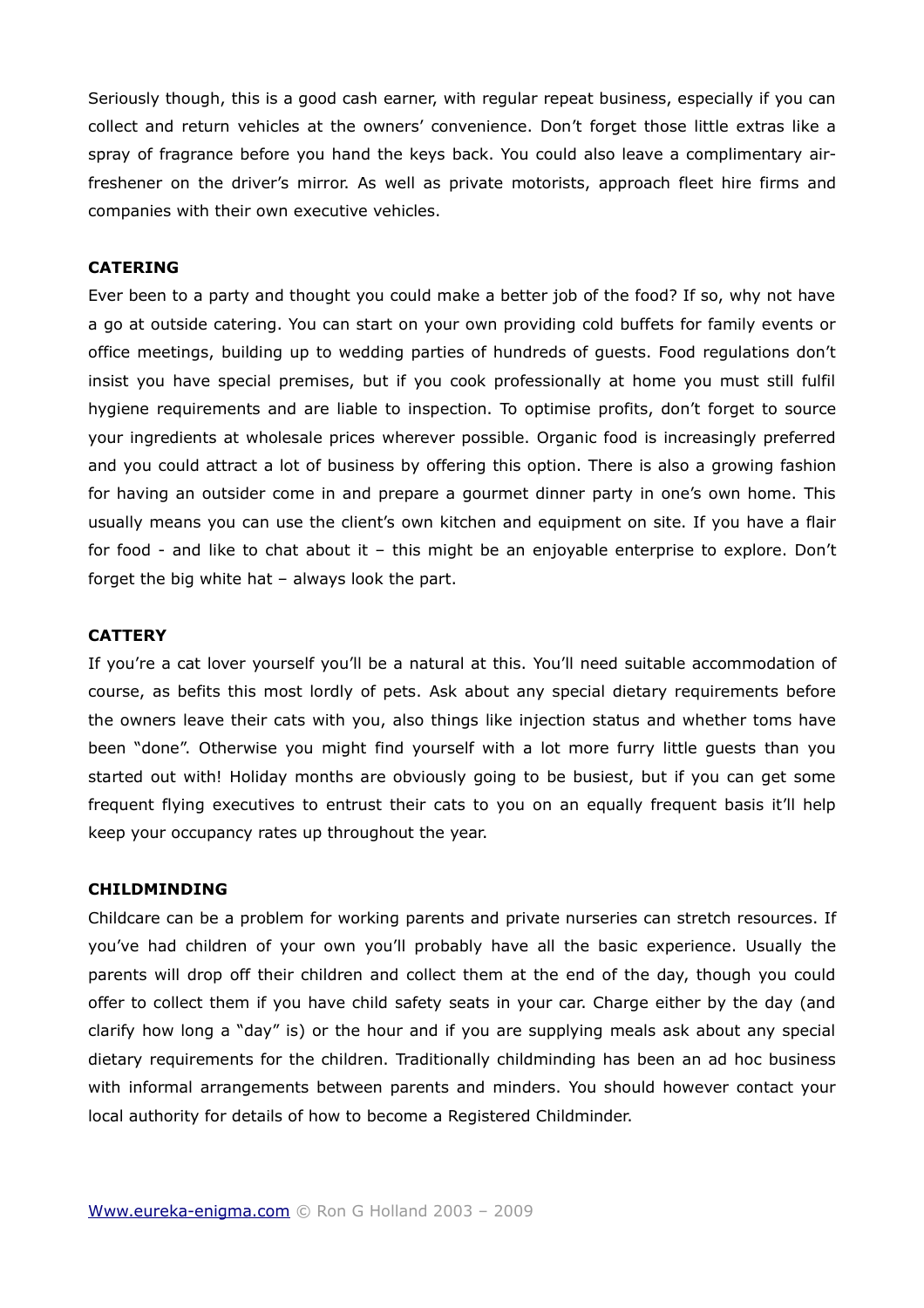#### **CHIMNEY SWEEP**

If you've always fancied yourself as a bit of a Dick Van Dyke dancing around the chimney pots, why not take up this time-honoured trade. Ok, a lot of people have central heating now, but real fires and stoves are much valued for the cheery glow they give to a living room. The ready availability of smokeless fuel means there's no restriction on using chimneys, which will need regular sweeping to remove both soot from the fire and debris building up from above. This is a messy job, so be prepared to wear a sooty face, customers will be disappointed with anything less! You'll need the classic set of brushes and rods, a special vacuum cleaner and protective sheets to fit tightly around the fireplace. Children love to run outside and see the brush pop out the chimney pot, and you may often find yourself photographed. That sooty face is therefore obviously an asset, and if you're also a "bit of a character" you'll find your services much sought-after. It's also considered good luck to have the chimney swept before getting married and some couples ask the sweep to attend their wedding. You might like to get an oldfashioned costume to wear on these occasions. Contact the National Association of Chimney Sweeps for advice. Oh, and watch "Mary Poppins" for the dance routines…

#### **CLEANING SUPPLIES**

In the States, men selling household cleaning materials were a familiar feature of life in the 1950s. You can knock on doors if you like with this business, but you might find it easier to leave a simple list of your supplies in letterboxes and allow householders to phone their orders through to you. With supermarkets offering deliveries online these days you'll need to have a unique selling point. Shop around for the right wholesaler and ask for an account. Then offer discounts on detergents, bleach, sprays, polishes, cloths, dusters, scourers, vacuum cleaner bags, mops and mop-heads. Approach social clubs and staff associations, where people can club together and place a large order with you. See Office Cleaning and Domestic Cleaning.

#### **CLOWN**

No don't laugh, clowning is a serious business. That's not to say you won't *have* a great laugh most of the time. "But don't I need to learn juggling, or stilt-walking?" If you're going to do street entertaining then yes, you'll probably need circus skills. But there's a big demand for kids' birthday party entertainers, where some fluffy puppets, simple magic tricks and balloon modelling are always popular. Buy or make a colourful costume, get some face paints and work on a routine; the simplest things work best, visual gags – contorting your face and body into funny shapes, a silly voice and cracker-jokes rarely fail. Remember that kids, though charming, can be hard work, and their attention spans, thanks to TV and computers, are not what they used to be. Have a varied programme and move quickly on to the next trick if the audience loses interest. Stress that parents/hosts must remain present to supervise. This is definitely a job you'll get better at with experience, learning from the different responses of the children.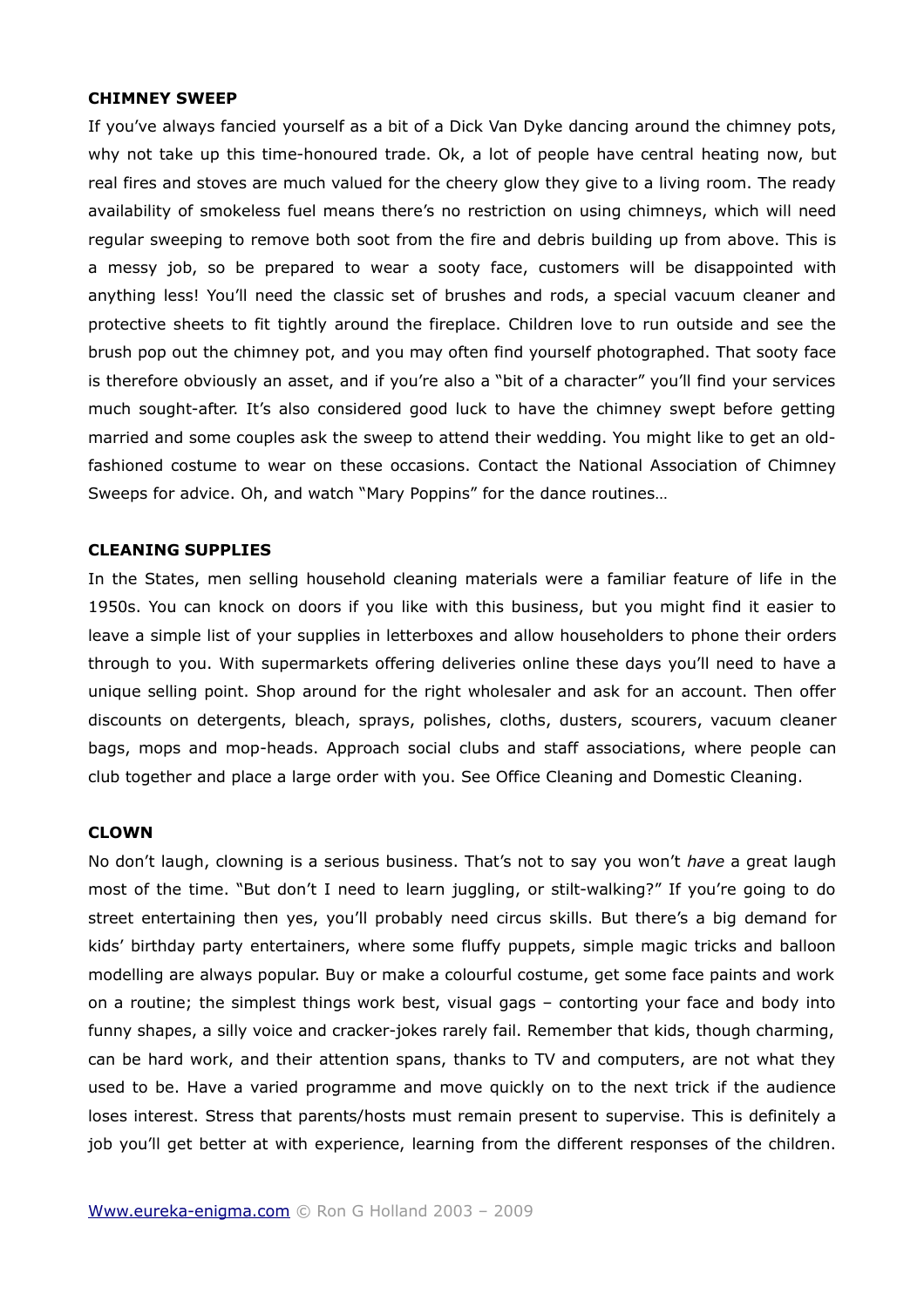Clowning will keep you on your toes, but once you get a good reputation, it'll also keep money coming in. According to demand, look to charge between £75 and £100 for a one hour show.

# **COIN DEALING**

The proper word for coin collecting is "numismatics". Not a lot of people know that. But people do make a lot of money out of coins. As with all collectibles, knowledge is the crucial factor. Age however does not necessarily imply greater value. Roman coins for example are two a penny, kind of, whereas a 19th century one cent coin fetched \$100,000 at auction. Some people buy special editions and keep them in sealed plastic folders – condition can dramatically affect a coin's worth – others stick to a particular historical period or country and learn everything there is to know about

it. Visit coin fairs and dealers, including the legendary Spinks, and start learning yourself. Take any interesting coins of your own around and see what people will offer. As your knowledge grows, exhibit at the collectors' fairs and you'll soon be coining it yourself.

#### **COMPUTER AND TELEPHONE CLEANING**

This is a B2B (business to business) service which you can quickly build into a profitable enterprise. Computers, hand-held mice, and telephone receivers in particular are used by multiple employees a minimum of eight hours a day. By the end of the week they are greasy, grimy, sweaty and unpleasant to use. And that's just the employees! Seriously though, office equipment needs to be regularly cleaned and freshened up. Cleaning suppliers can advise you on some specialist anti-static cloths and sprays, and your job will be to visit firms on a weekly or monthly basis, ensuring that all their screens, phones, work-stations, copiers etc are sweet and fragrant for the staff to use. This is a very simple business to start and operate. See Office Cleaning.

#### **COMPUTER TRAINING**

You don't have to be a high-flying technology geek to teach people how to use a computer. The fact you've accessed this material means you already have sufficient knowledge to pass on. Kids learn I.T. at school these days, but for many of the overforties generation, computers are still a mystery. More and more of our everyday needs are being processed online - information, banking, shopping, booking tickets etc. Unable to use a computer, a lot of older folk are feeling increasingly isolated and frustrated as a result. Many would also love to take advantage of email to stay in touch with relatives and friends abroad. What they want is someone who can show them the basics of getting an email address, mailing, website access and using search engines. If you can do this in a friendly, jargon-free way, you'll be welcomed with open arms. Advertise in your local library and community centre, offering one-to-one tuition or small groups. Do home visits or hire a small room if you get a big response. Remember your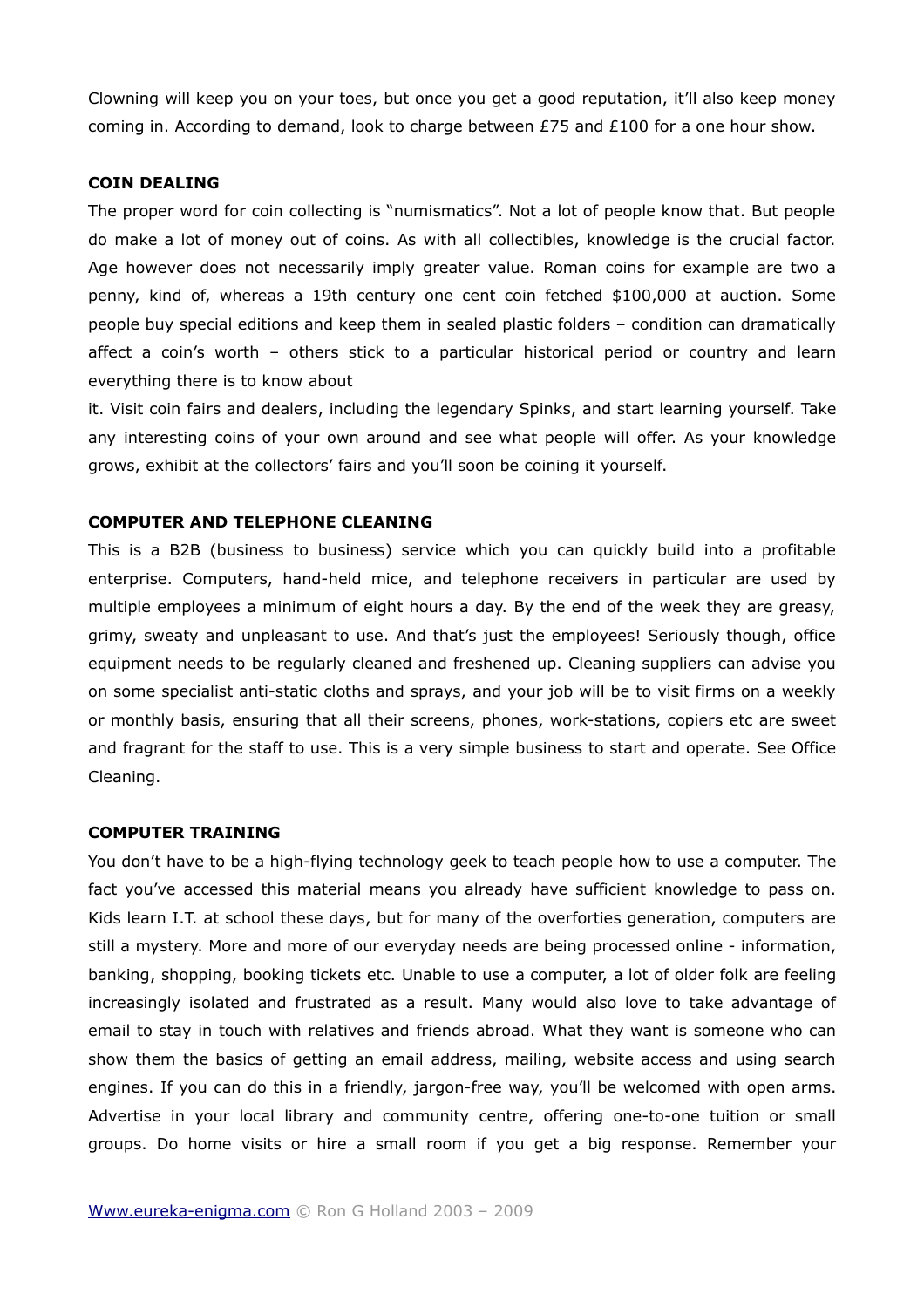potential clients may not even own a PC yet, and a computer store can be a bewildering place for the novice, so offer to talk through the different options with them. As the grey revolution marches on, your "silver surfers" will be riding along on the crest of the wave!

# **COOKERY CLASSES**

People will sign up for these as much for the social aspect as what they expect to learn. Obviously you'll need to be able to cook yourself, and if you have a passion for creating mouthwatering dishes you'll be sure to get people fired up. Start at home if you've a big enough kitchen and equipment. You provide the ingredients and wine for everyone and get your students to participate in the preparation. Have some nice music on as you work and talk them step by step through each dish. Finally you all sit down to eat. Either charge for a series of evenings, or per night. Base your fee on what they'd pay for a comparable meal and drinks at a restaurant. For each session print handouts with the full recipe and background notes. Bon appetite!

#### **CRAFT FAIRS**

Hire out a small hall or room above a pub on a Saturday or Sunday. Offer arts and craft people the hire of a table to sell their wares. Distribute posters and leaflets and advertise in the local paper. Your earnings will be the differential between your spend on the hall and advertising, and the table-hire from your craftspeople. Don't expect an instant profit. It may take a few weeks to build up business. If using a pub which wants to attract more drinkers, you may be able to get the room for free. Consider a nominal charge of say 50p on the door for customers. If they've paid to come in, it may make them more inclined to buy something and make the 50p investment worthwhile. This will keep your exhibitors happy enough to book a regular pitch. Crafty!

#### **CURTAIN MAKING**

This is rather like being a bespoke tailor for people's windows. One can buy readymade curtains in all sizes, but usually in a limited range of prints. Do your leafleting and then approach fabric shops, tell them you're a curtain maker and ask if they can loan you swatches to show prospective clients. Alternatively, get the fabric shops to refer you to their customers and you do the same for them. Be sure to carefully measure both windows and fabric, and discuss the all important "drop" with your

clients. See Interior Design.

# **DECORATING**

Suggesting home decorating as a simple business might seem like teaching your grandmother to suck eggs, but as granny would also say "don't knock it!" Houses always need painting,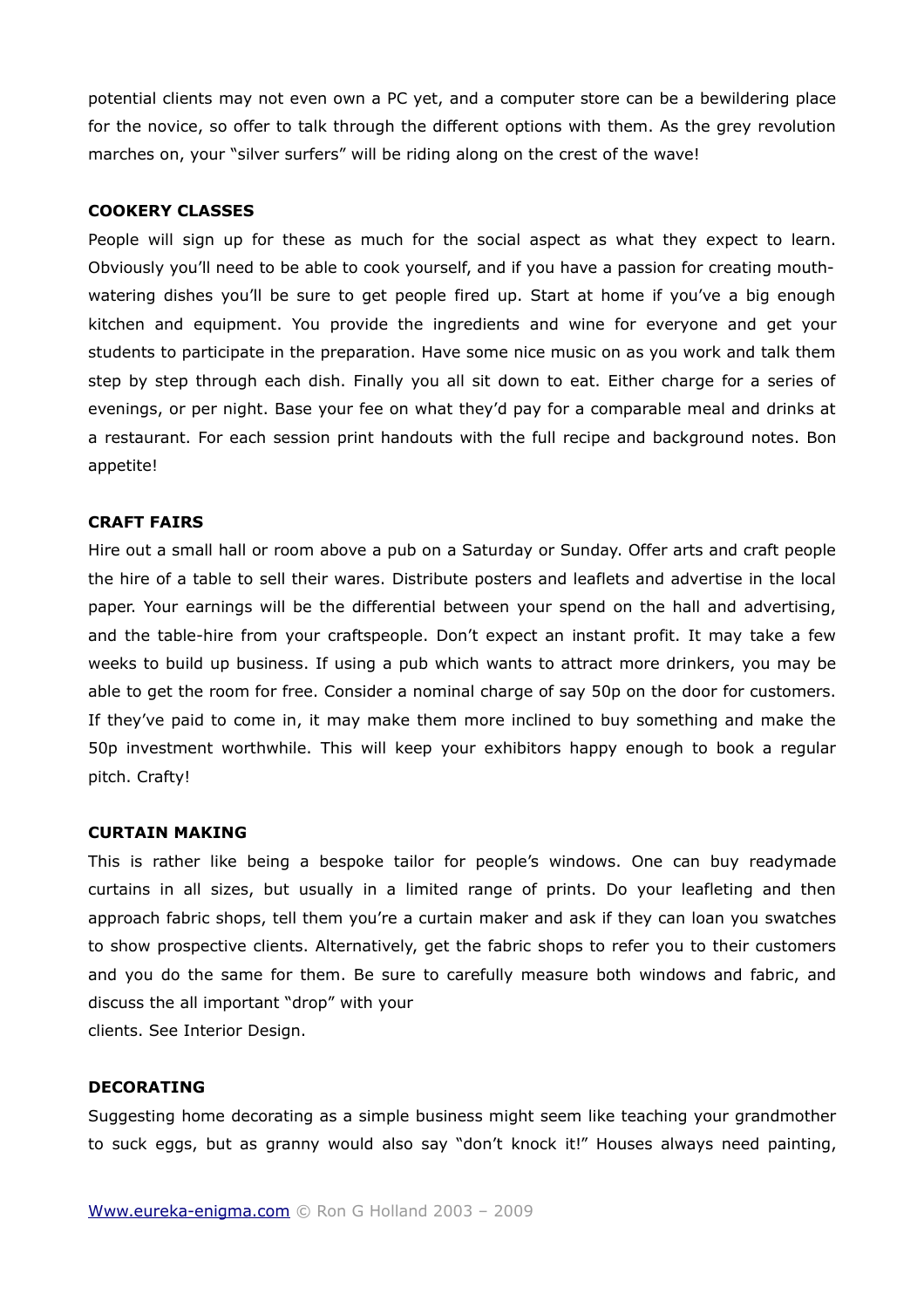inside and out. True, there are plenty of people already in this game, but if you do a nice, clean job at reasonable prices you'll always be in demand. Estimating is a tricky business, but don't be tempted to put too low a price in just to get the work. Ask customers to buy or choose the paint, to make sure they like the colours. Remind them that charts can be deceptive and the effect of a particular colour when it's on their walls might surprise them. Word of mouth is, as always the best source of new business, but to start out, drop leaflets and place some cards in newsagents' windows.

#### **DOG GROOMING**

You can either conduct this business in your own "Poodle Parlour" home or shop premises, or visit clients at their home (or kennel!) Put a card up at your local vet's. Also talk to the owners of your nearest pet shop. Maybe, if they have a corner out back, you could make an arrangement to come in one or more days a week to give canine trims. Get to know the names (and temperaments!) of your regulars and take an interest in them. It will all help build up your client base. Dog Grooming is obviously an ideal business to combine with the one below.

#### **DOG WALKING**

Love animals? Always been a "doggie person"? If so, and you've time on your hands when busy pet owners in your neighbourhood haven't, then this could be the perfect profitable business for you. If you think it's "a walk in the park" you'd be right, up to a point! If you have your own faithful pooch that you love to bits, do remember that other people's dogs may not be quite as cuddly or well-behaved. The way you're going to make good money from this service is by simple multiplication; two, three, four, maybe even half a dozen canine cuties if you think you can handle them (and a "pooper scooper" as required!) If you're patient and reliable, have some open space nearby and are prepared to go out in all weathers (dogs need exercise come rain or shine) then go out and "fetch" your first customer. Good boy!

# **DOLLS HOUSES**

If you're a bit of a hobbyist and "detail freak" you'll find this an extremely satisfying business. There is a strong nostalgia market for individually made items like these, and doting parents, grandparents, aunts and uncles are prepared to pay good prices for lovingly constructed dolls houses. This can be a wonderfully creative husband and wife activity – one assembling the houses, the other the tiny furniture. You can sell your houses either furnished or unfurnished, and provide a catalogue of your own dolls-house fittings for additional sales. Your finished product will be your best advertisement, so don't forget to put a little permanent label with your phone number somewhere in each house so that admiring relatives and friends can order their own. So clear out the spare room, get the radio and the tea on and prepare for the Christmas rush! See Wooden Toys.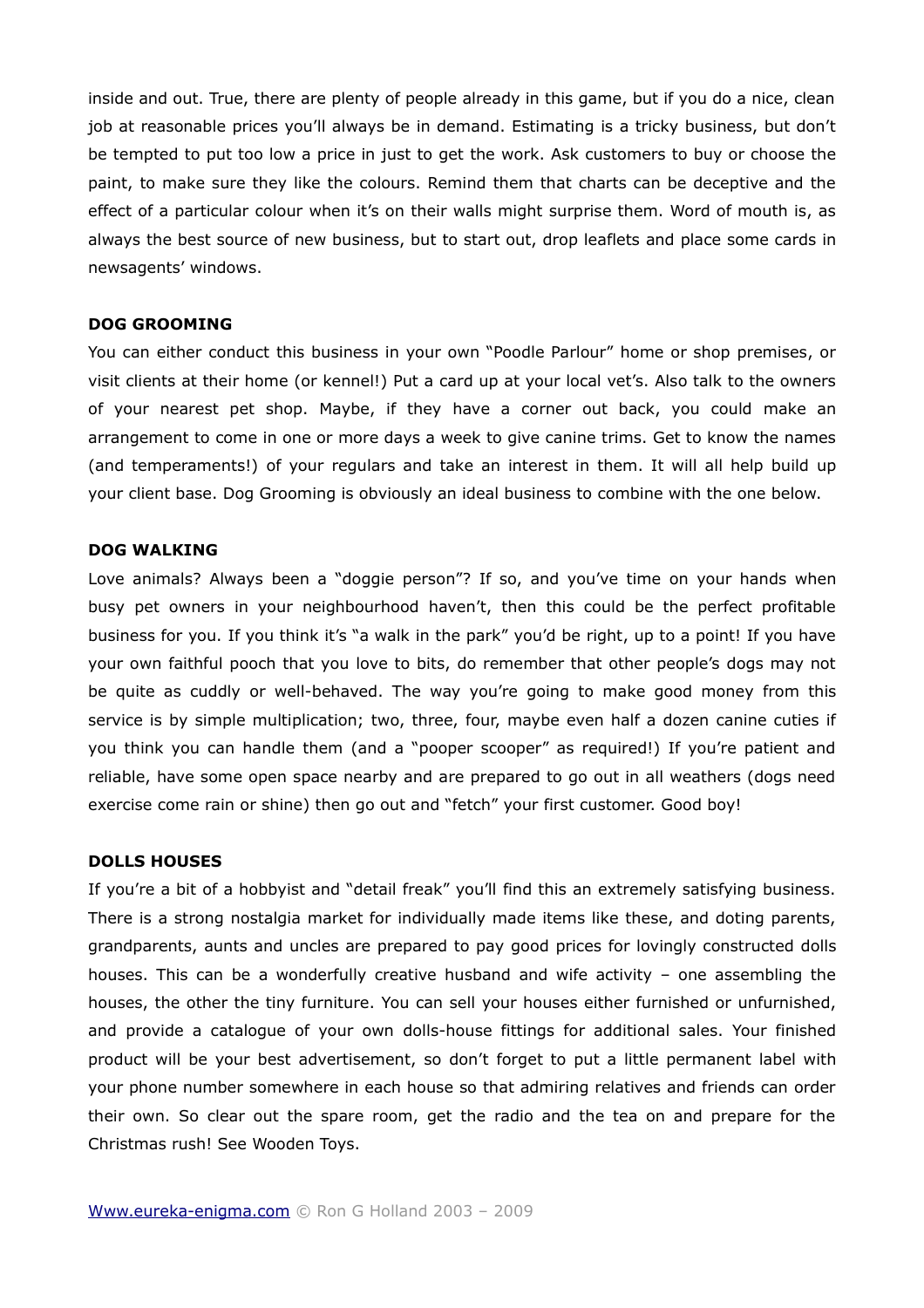#### **DOMESTIC CLEANING**

Forget the Mrs Mop image, domestic cleaning is now a massive market and a good source of income for both men and women. Many people simply haven't the time or energy to do their own chores and are delighted to pay others for the privilege. Apart from expecting you to do a thorough job, clients will need to feel they can trust you, as you'll probably have the run of their house while they're at work. So put your full name and address and offer references on all your advertising. The work itself is fairly self-explanatory – vacuuming, washing up, floor mopping, bathroom and kitchen cleaning – whatever the customer wants done. An hourly rate is usual, so check out the local competition. Most households will want you once or maybe twice a week. To boost your earnings aim to consolidate your customer base within particular areas on the same day, thus cutting out travelling time between jobs.

# **DRAIN CLEARANCE**

This is one of those unpleasant jobs that no-one wants to do. Well, not unless they're getting paid for it, which you will be. Sinks, outside drains and yes, toilets will all become grist to your mill in the wonderful world of drain clearance. Sometimes all you'll need is a firm pull on your plunger to get things running away, other times you'll have your sleeves rolled up to the elbow and beyond and the job will be very much hands on! Read up on basic plumbing and if you stress "emergency availability" on your leaflets be prepared for out of hours calls too. Later on invest in a set of drain rods and if you want to be really high-tech, a fibre optic camera you can feed down the pipes to diagnose the source of the blockage.

# **DRAUGHT PROOFING**

Leaflet older houses with an imaginatively-designed advert - a Jack Frost cartoon character trying unsuccessfully to get in a window, thwarted by the draught-proofing while the homeowners sit warm and cosy by the fire. You get the picture? The draught-proofing material you'll need is a simple narrow plastic strip. One side is furry the other has a peel-off backing which leaves an adhesive surface. You access the windows and doors where the edges meet the frames and attach the draught-proof strip all the way along, thereby keeping the cold air out. Get your draught-proof strip from any DIY store and plan a big ad campaign from September on.

# **ENGLISH TUITION FOR FOREIGNERS**

People of all nationalities want to learn English, as it's a passport to international success. EFL (English as a Foreign Language) schools in this country bring young students over all year round and provide intensive training and sometimes accommodation too. It isn't essential to have a degree or formal training to make a good living in this game, either teaching one-to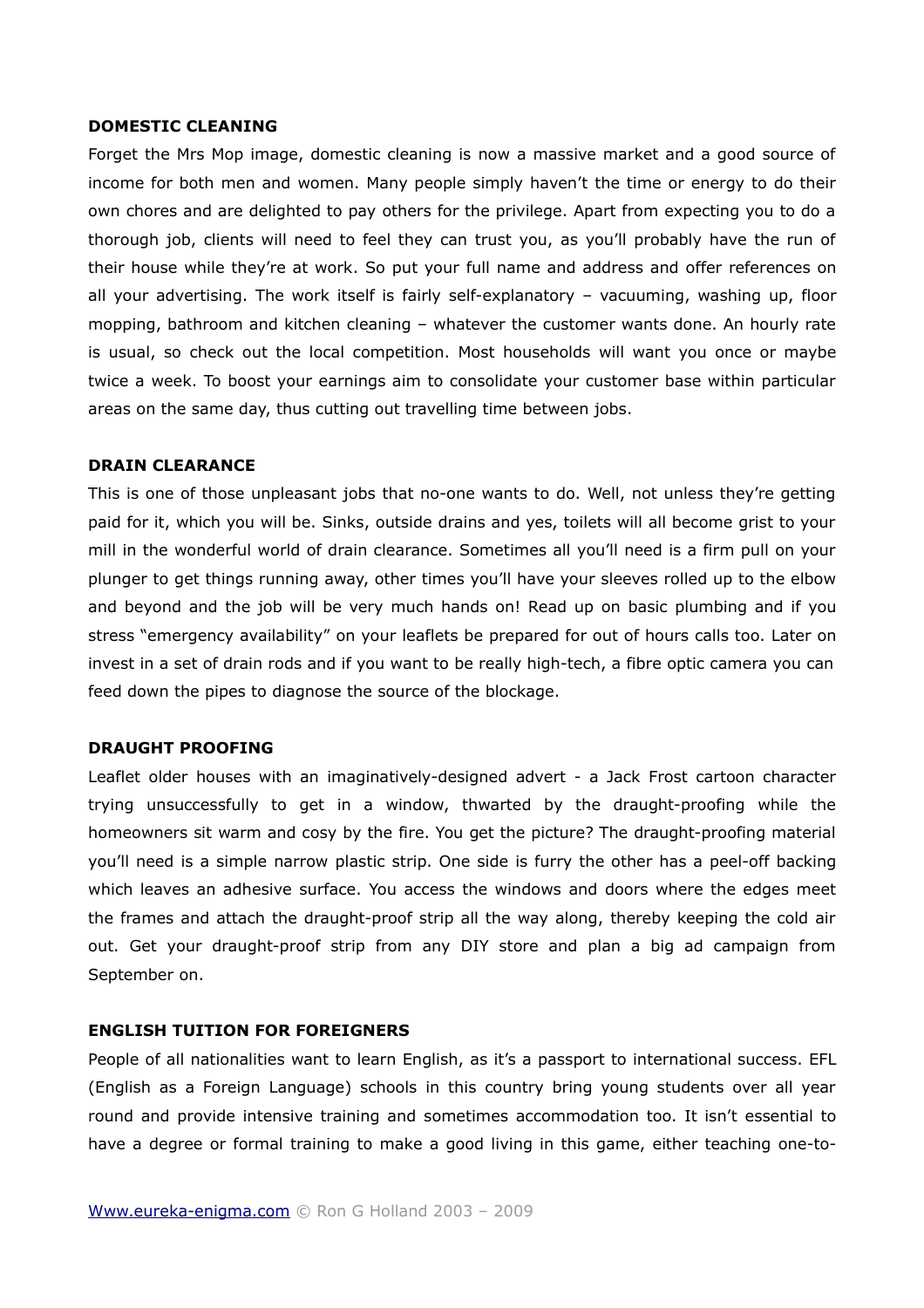one or setting up your own school. Some TEFL courses (which train people to teach EFL) are expensive so shop around and do some research before signing up for one. If you're the "teach yourself" type buy some specialist books on EFL and study the techniques. There's a big emphasis on grammar, and you'll be surprised how eager non-native speakers are to grasp the formal elements of English. They'll usually want to study for the various "Cambridge" exams, as these help with job applications. There are plenty of standard work-books which cover these courses, so students can study with you and enter the examinations independently.

# **ENTERTAINMENT AGENT**

This can be anything from hiring out people for kids' parties (see Magician and Clown) to booking celebrities to speak at Rotary Clubs and Corporate functions. (See After-Dinner Speaking) or even signing Rod Stewart for a world tour. Go to see bands, singers, magicians, comedians and speakers and get hold of their publicity material. Then talk to club and pub secretaries and owners about bookings. Make sure your entertainers are reliable and obviously that they are entertaining! Deal straightforwardly with artists, and pay out as soon as you receive your fees. Contact the Entertainment Agents Association for advice on charges and other legal aspects.

# **ESCORT SERVICE**

This term is still used as a euphemism for call-girl businesses, but there are actually some very practical reasons why escorts, male and female, are in demand. There are now an increasing number of women in business and the professions. When required to attend formal occasions and corporate dinners where convention expects them to bring a partner, they may require a presentable male to fulfil this role for the evening. Usually no pretence is required, just the ability to wear a dinner suit, eat a meal and make pleasant small talk for a couple of hours. Oh, and accept an agreed fee for your efforts. Nice work if you can get it. It is still likewise assumed that professional men will attend such events with a female companion. For obvious reasons a lot of actors and actresses make a good part-time income from legitimate escort work. But you don't have to be especially sophisticated in any way, just prepared to look and act the part, blend in and make up the numbers. If you're a reasonable dancer this might be a fact worth advertising. Whether male or female be prepared for occasional sexual overtures and risquŽ invitations, and whatever your feelings in the matter, take care how you deal with them. You can either register with an agency for this sort of work, or advertise yourself. Better still, start your own agency.

#### **FANCY DRESS HIRE**

You will need to make an investment here, either buying a range of basic outfits or running them up yourself if you can use a sewing machine. Your main business will be from "theme"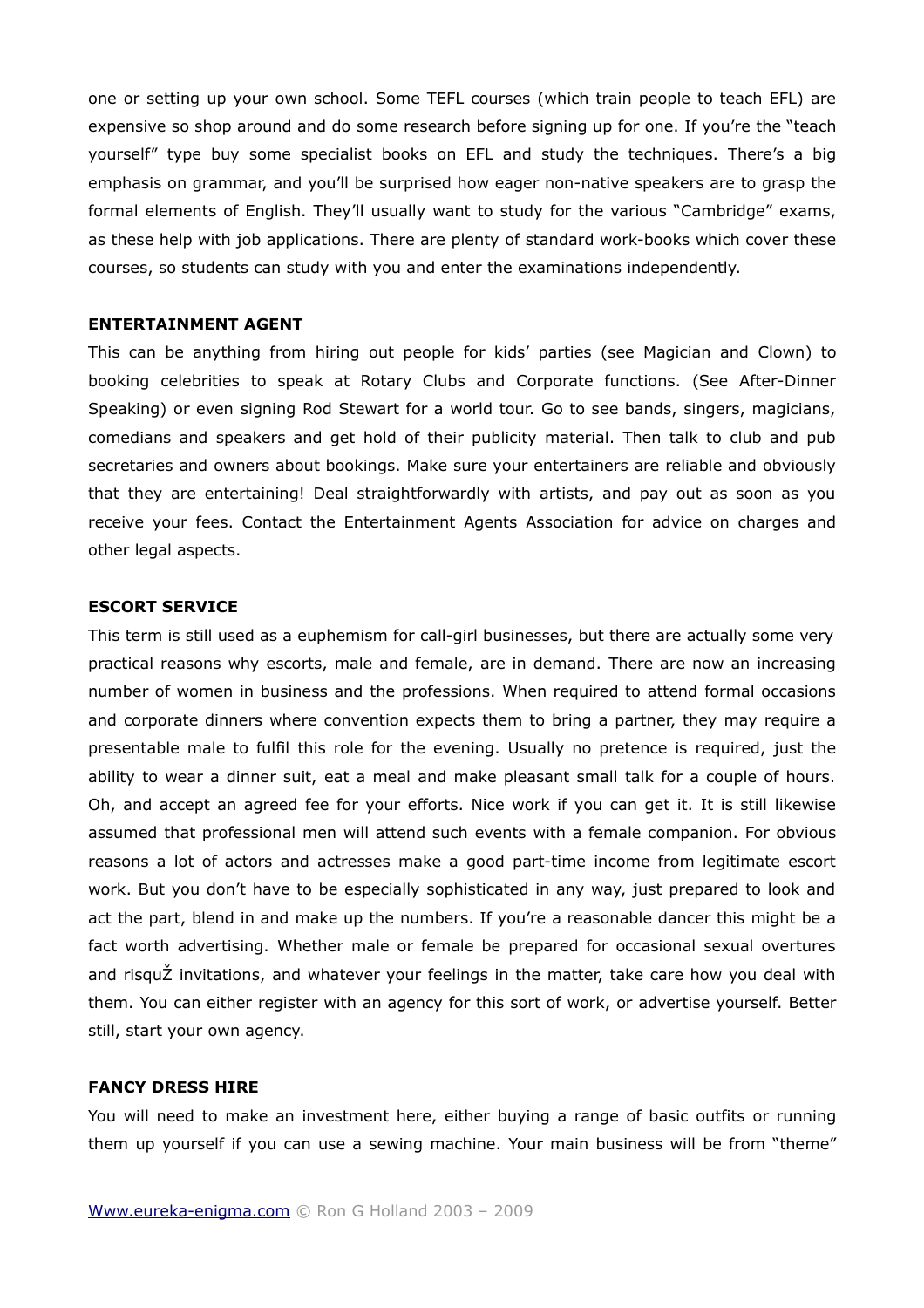parties and these tend to be things like "Wild West" "Sixties" "Elvis" and "Tarts & Vicars" as well as the usual Halloween, Christmas and Valentine's Night occasions. Check out party supplies companies for costumes and celebrity masks. It might be easier to simply sell these on, especially to corporate clients who have budgets for team-building and other staff events. Hold a deposit on all hired items and remember they'll need washing each time. A large spare room at home might work for this business; if you do lease a shop you can sell other party items – cards, balloons, confetti, tableware etc, to boost your takings.

# **FENCING**

Not the Errol Flynn kind, but the garden fence kind. All the materials are available at your local DIY superstore or garden centre – every type of larch lap, lattice wood, feather-edged, you name it they've got it these days. Just ascertain exactly what your customer wants and work out how many sections and posts will be required. You'll also need cement for setting the posts and it's important these are securely positioned. Obviously the usual tools for fixing everything together, including the all-important spirit-level! When the job's complete, offer to come back each year and re-creosote the fence, or paint it with one of the environmentally-friendly products now available.

# **FLAT-PACK FURNITURE ASSEMBLY**

People buy flat-pack furniture because they think it's easy and hassle-free to put together. That is, until they open the box and look at the instructions. These minute diagrams – often a maze of arrows, numbers and worded in eight languages – can be enough to drive the sanest person to tearing their hair out. If you can transform the disjointed contents of their cardboard box into a hall-stand, bookcase, cabinet or whatever it is they thought they were buying, the purchasers of these objects will gladly pay you for the time and grief you save them. Put up your card "Flat-Pack Furniture Assembled" in all the DIY stores. Sorted!

#### **FLOOR SANDING**

There's many thousands of Victorian, Edwardian and later period houses with splendid, solid, knotty old floorboards. To the connoisseur homeowner these are "the real thing" and laminates simply don't compare. If these floorboards have lain under carpets for decades they'll need sanding down to bring up the grain, then sealing and waxing to a shade of the owner's choice. Sanding floors is both noisy and *very* dusty. Protect your own lungs with a proper mask and the client's furnishings with dust sheets and tape across the door frames while you're working. Alternatively use an industrial sanding machine with a vacuum bag attachment. Carry a specially curved floorboard saw to remove broken timbers and carry out repairs.

#### **FOOTBALL MEMORABILIA**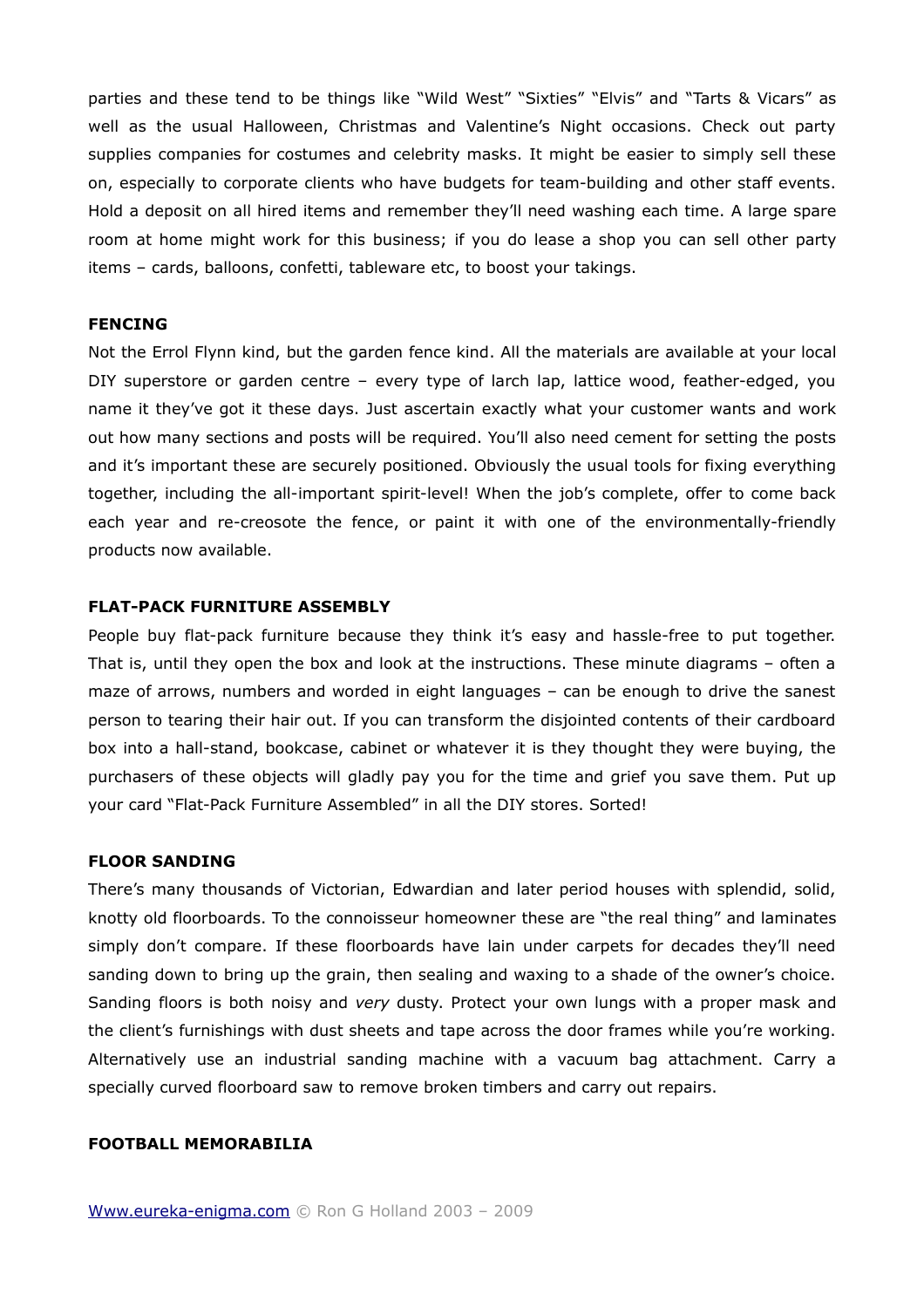If you know what you're doing you can make some serious money at this. Autographed items are the most sought-after and those from the more legendary games can be gold-dust. Why not dust off some of the items in your own attic, have a spin round the internet and see what's hot. You may not have a "Boys of '66" mint condition programme, but you'll be surprised at the kind of soccer-related things people collect – press clippings, rare recordings of interviews, scarves, rosettes, photographs. The smart cookies treat this business as a long-term investment activity – today's discarded plastic toy can be tomorrow's priceless souvenir.

# **FREELANCE PRESS PHOTOGRAPHER**

This is not as much of a closed shop as many people imagine. It's very much an opportunist's business – both actively looking for those opportunities and snapping them ruthlessly when they unexpectedly come to you. Any lunchtime outside London's Ivy restaurant you can see the paparazzi hovering on the chance of spotting a star arrive or leave, and they're not usually disappointed. Admittedly photos of celebrities can command the highest prices from magazines and newspapers, but shots of dramatic events can also be very saleable – lightning striking a tree, a huge wave washing up over a street, a tall chimney being demolished and of course, scenes of accidents and disasters. Speed is often of the essence with a hot photo, and having a digital camera enabling you to send the picture online anywhere in the world will prove a huge advantage. You can either contact publications direct to sell your pictures or offer them through a syndicate or press agency.

# **FRENCH POLISHING**

This is one of those "dying arts". Treasured items of furniture, pianos, doors and panelling all suffer scratch marks and need restoring. French polishing tends to have an aura of mystique, but there's no big secret or major training required. You'll need to find the professional stains and waxes and create the exact match on the wood and learn how to apply the successive layers to achieve that rich finish. A good eye for colour is also required. If you can knock out your own wooden coffee tables and other bespoke furniture, giving it a real French polish finish will warrant a higher price tag among connoisseurs. Leaflet period properties and consider an advert in the Antiques press.

#### **GARDENING**

Don't feel you have to have an encyclopaedic knowledge of plants and soil types to get a start in this game. Often as not, your customers will have all the know-how. What they want is someone to do the spadework. Gardens are a bit of a British obsession, and even the simplest back-yard needs weeding, pruning and mowing. Get to know people running your local garden centre and leave your card with them. Drop leaflets at any house that looks overgrown – don't assume just because there's a jungle outside they're not bothered, they may have just been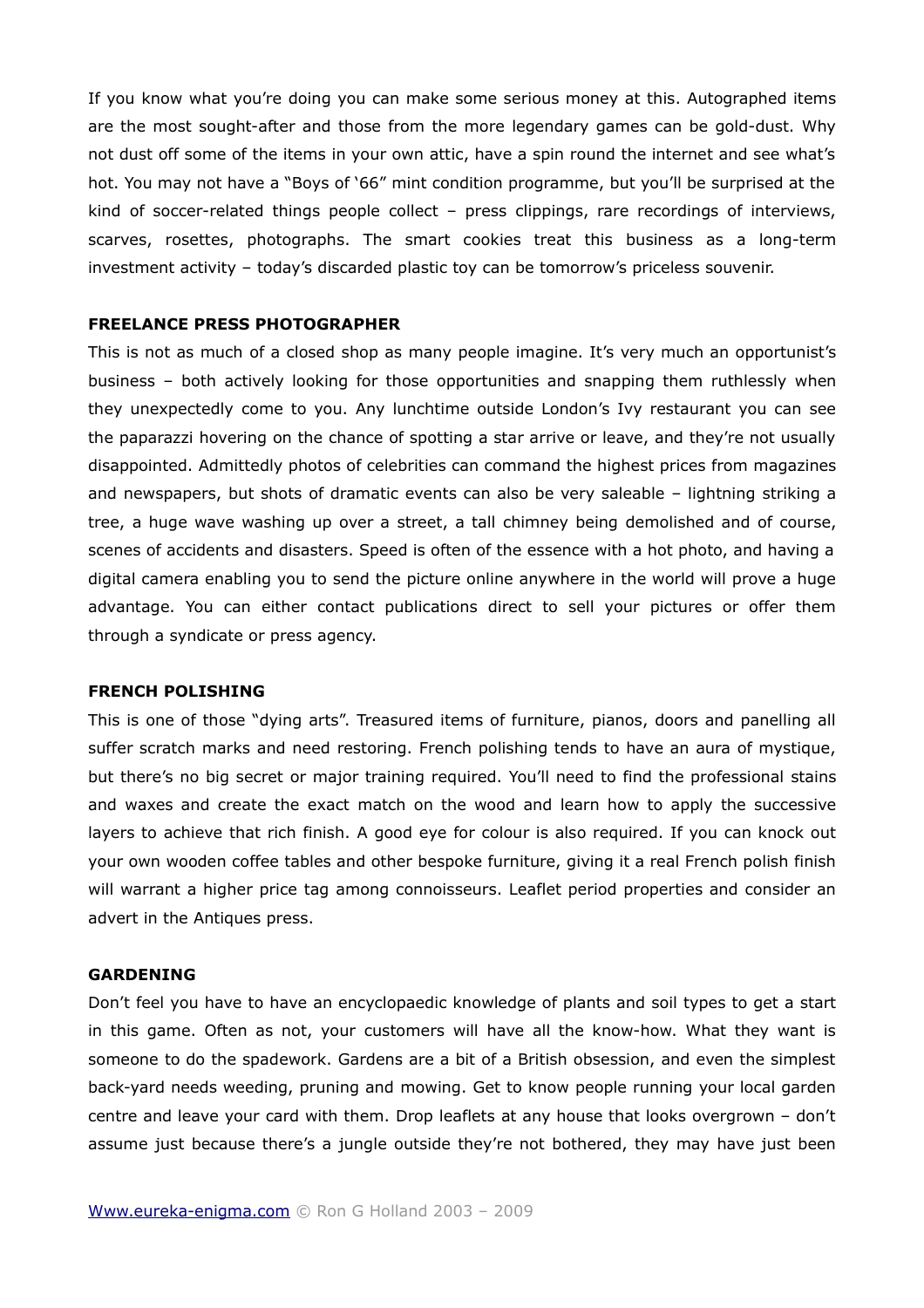putting off the inevitable. Don't splash out on a lot of tools till you know you'll need them. Many householders have a shed full of gear and may be happy for you to use it.

# **GREETING CARDS**

Ever been surprised how expensive birthday cards can be? And they're all much of a muchness too. All you're buying is cardboard and a print design for  $E2$  sometimes nearer  $E3$ . Buy a quantity of card and experiment with your own designs. You don't need drawing skills. For example, pressed flowers glued on the front can be beautifully impressive. Photocopy pictures from old books where the copyright is long since irrelevant and transfer them to your cards. Sell to art shops, independent gift stores, book shops and craft retailers.

#### **GUTTER MAINTENANCE**

Mainly this will involve clearing leaves and silt to allow rain to flow freely away. When gutters are blocked water overflows causing inconvenience, damage to the property and ingress into the house. Basic equipment required is a long ladder, preferably with "standaway" attachment to allow you to peer over into the gutter as you work. At certain times of year beware of wasp nests which sometimes appear in build-ups of silt, especially just around the down-pipe. If you do see insects buzzing around protect hands and face and arm yourself with an appropriate proprietary spray. If handy with a screwdriver you can offer to fix any flailing sections of gutter back to the wall and in the case of rusted metal guttering, replace the whole system with plastic. See Window Cleaning

#### **HOME INSULATION**

There are still many houses, particularly older ones, whose lofts are not insulated. The savings this can make in energy bills are indisputable. Drop some leaflets to likely properties and include a rough quote. You'll need the rolls of insulation material, a small ladder and a knife. Wear overalls, gloves, cap and mask to protect you from the fibreglass. If the loft is unlit you'll need lighting and an extension lead. Remember to move carefully on the joists, one slip and you could be in the ceiling repair business before you know it! See Draught-proofing.

### **HOME SECURITY CONSULTANT**

This can range from fitting a lock to the installation of sophisticated alarm systems. If you don't have the skills for either, there are three easy yet extremely effective alternatives you can offer to householders. The first is door chains; these are available from any DIY store and are simple to fit. Then there are eye-spy or pinhole viewers; these allow the householder to see anyone standing on their doorstep without being seen themselves. Drill a single hole, but first check the height of the user – they may not be as tall as you and won't want to stand on a chair every time the doorbell rings! The third security item you can fit in your clients' homes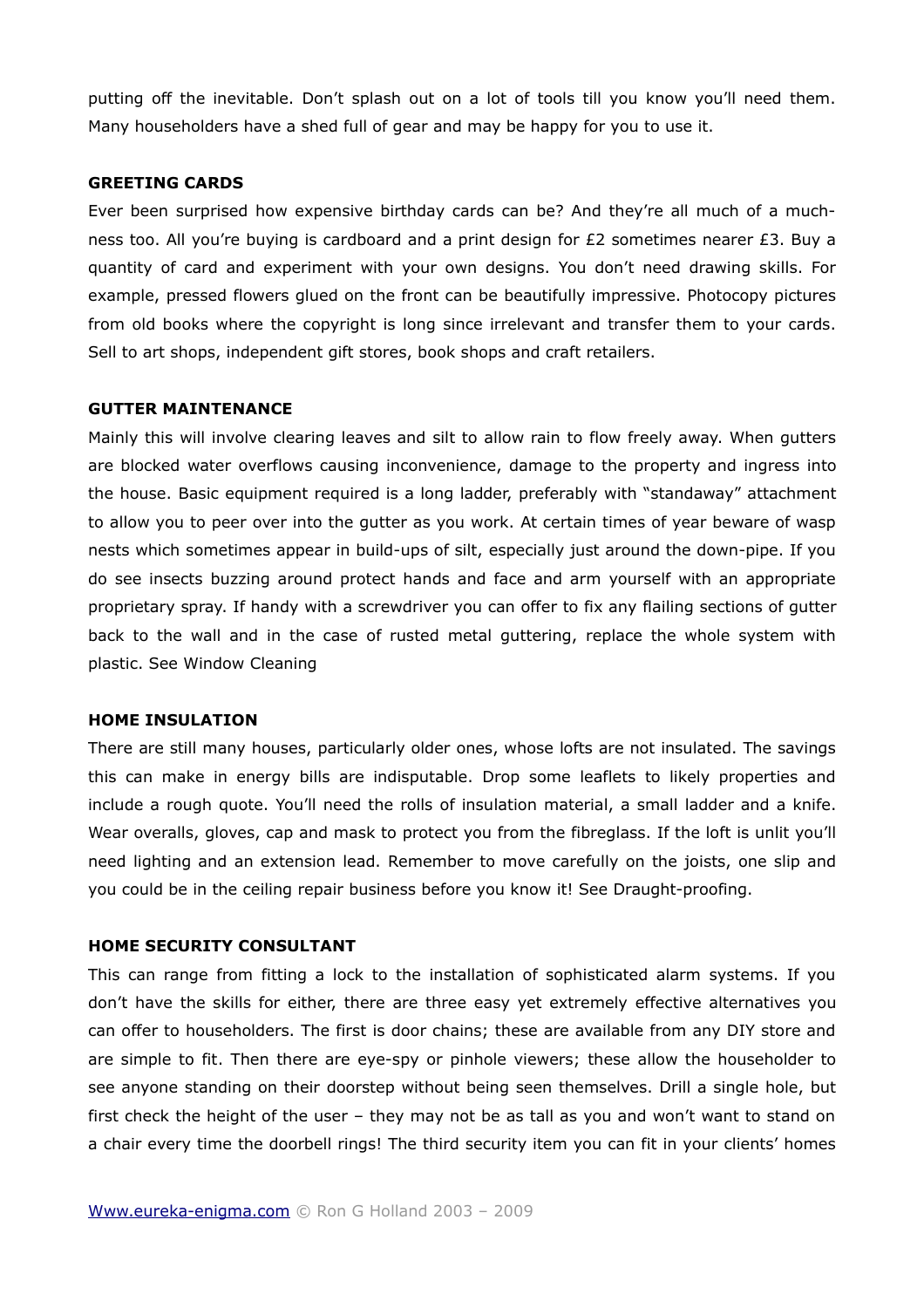is a set of window bolts. These are specifically for sash windows and consist of two parts, a pair of bolts set flush into each side of the upper frame, into which a second pair of bolts can be screwed as and when required. If you set the bolts an inch or two from where the upper and lower frames meet, the window will then open sufficient for ventilation but no further. When the householder wants to open the window wide, they simply take off the secondary bolts using a special key. For other types of window, appropriate devices are also available to restrict the opening width. Apart from protection from intruders, parents of young children will also welcome these fittings, particularly on upper floor windows, to avoid accidents.

# **HOUSE FINDING SERVICE**

There is no legal reason to use an estate agent when buying a house, and many people prefer to avoid the fees and deal directly with the vendor when buying their home. If they have time they trawl the internet, look out for private small ads and drive around their desired area on the weekends. If they don't have the time, they can come to you, and pay a partial, modest up-front fee to do it all for them. When you notify them about a suitable home and the purchase goes through, they pay the balance of your finder's fee. You can do the same for sellers of course, and both they and the buyer of a particular house may be your clients. So in effect you are an estate agent, but don't get involved in valuing or negotiating. Of course you can also notify buyers of agency advertised properties, and earn your fee in the same way if the house-hunters are happy with what you find. Local knowledge will be your big asset for would-be buyers from other areas. Advertise in low-cost lineage classifieds.

#### **HOUSE SITTING**

When people are away on holiday or a business trip, the best security for their home, given that surveys reveal burglar alarms going off are frequently ignored, is to have someone living there. Or rather, have it look like someone's there. For the way to make money from house sitting is to have a number of jobs running concurrently. Your service will involve calling in once or twice a day (always varying the times) turn lights on and off, rearrange vases in the window, bring in dustbins, collect post from the mat and generally give your client's home that lived-in look. You may also water plants, feed and tend pets and deal with any emergencies. Offer to do shopping ready for the owner's return, and don't forget a complimentary flourish to welcome them back – a nice card or even some fresh flowers on the table. Trust and reliability are obviously the cornerstones of this business, and a reputation for caring for clients' homes as if they were your own will be your best advertisement.

# **IMAGE CONSULTANT**

Sometimes, people who are talented, brainy, clever or whatever, just don't have the right image to make them a success in their chosen field. They've got ability and ambition by the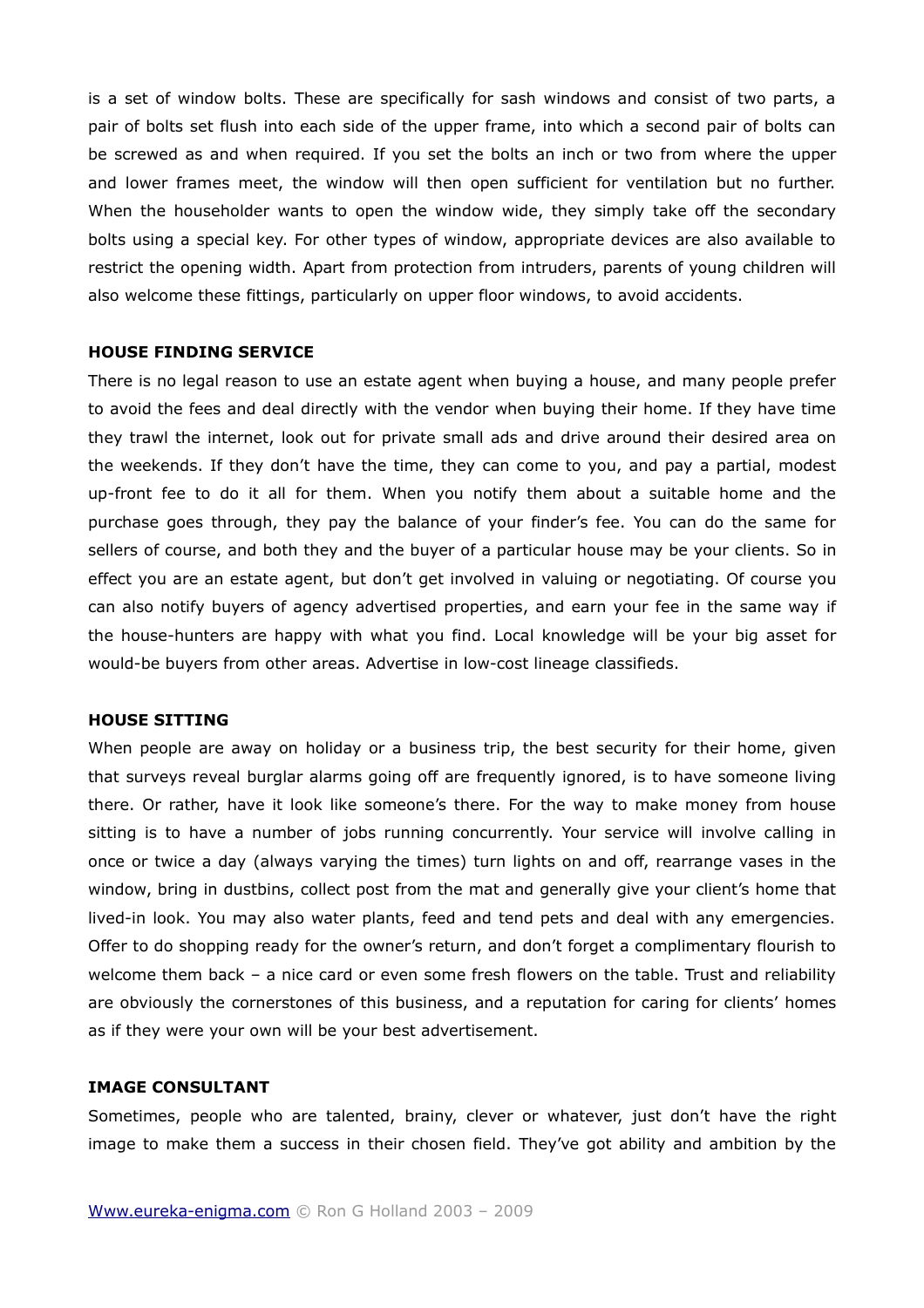bucketful, but they just come over as a bit of a Wally in the appearance department. This has got nothing to do with their looks as such it's just the way they present themselves. If you've got a background in fashion, hairdressing, grooming, retail clothing or just have good dress sense, you should consider entering the image consultancy business. Your clients will usually know they have a problem and that's why they'll come to you. Not for a "What Not to Wear" telling off, but for sympathetic and effective remodelling of their appearance. Sometimes it will be the simplest changes that transform a person – a different colour suit, altering the frames of their glasses, a new style of haircut. It takes an impartial, professional outsider to spot where these changes are required. See Life Coach.

# **INTERIOR DESIGN**

Once the preserve of debutantes and the art college elite, interior design is now a job anyone with a feel for colour and space can be successful at. Once you've done your first job, referrals will follow. Be prepared to spend time nurturing each client, producing copious sketches, diagrams and suggestions before they decide on a concept and go ahead. Office design is another angle, with some companies changing their dŽcor as often as the hand towels. They often have large budgets and want to create an atmosphere that makes a "statement" about their business. You could also

arrange purchases and trades people for both corporate and residential clients. See Personal Shopper and Decorating.

# **IRONING SERVICE**

People who work in offices all need their shirts, skirts and tops to be free of creases. In our long-hours culture most of them don't have time for ironing. There are some people who actually enjoy it though. If you're one of them then you've a head start in this business. Whether you're an ironing enthusiast or not, there's plenty of work waiting out there. An d don't forget that, so long as you don't completely lose concentration and end up with singed garments, ironing is one of those calm activities that allows you to listen to the radio or music while you work. You could even have audio tapes on and learn a language as you smooth away. Most clients will expect you to pick up and return their items, so consider investing in an advertising logo on your car or van, so others can take your phone number. How about "Smooth Operator" as a business name?

# **JAMS AND PRESERVES**

If you grow blackberries, apples, pears, figs, raspberries, gooseberries or other fruits in your garden, you've probably had a go at making jam. When you got fed up eating it yourself you probably gave it away. You may have sold some at your garden gate. Since the fruit cost you nothing, you probably made a good profit. However, unless you have a vast acreage of berries,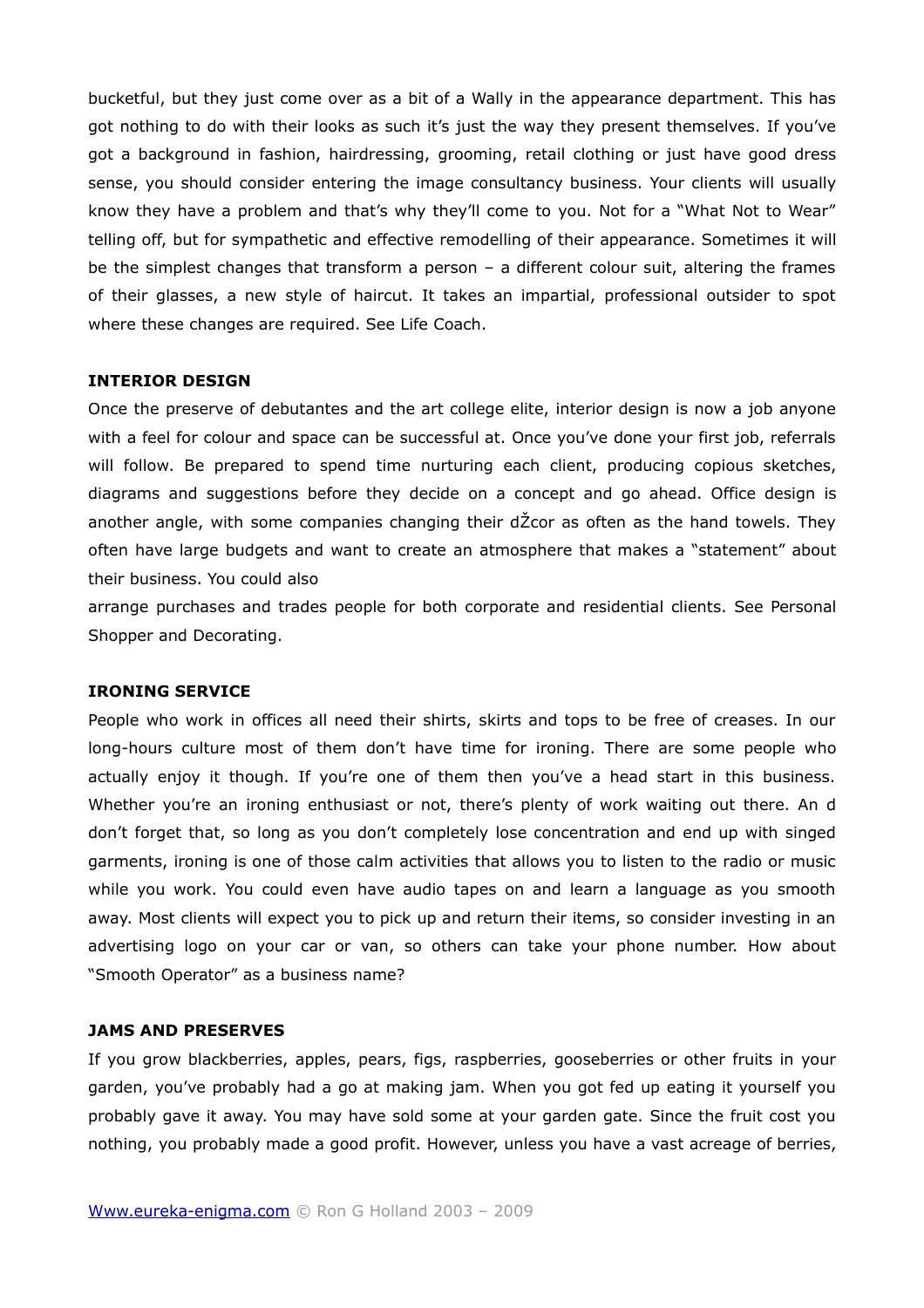you won't have sufficient produce to make even a bread and butter living out of the jam business. And there won't be enough customers passing your garden gate to set you on the road to a fortune either. Not unless you live by the M25, and even then they won't be able to stop. Once you've sold your first few jars and had a good response, think up a quaint name (anything Old English is a good bet) and print nice labels. Offer your jams to health food shops, delicatessens and consider advertising on the internet for a world-wide market. Oh, and find a marketgardener who can supply the big quantities of fruit you're going to need.

# **LAUNDERING**

We're talking about clothes and bedding here not money! You can however make money by doing other people's dirty washing for them. Couples in rented flats in particular may not even have a washing machine, or if they do, the time to use it. Collect and return each client's items, neatly folded. Ensure things don't get mixed up by using separate labelled bags. You don't want frilly underwear or Y-fronts causing any embarrassment among clients! See Ironing and Domestic Cleaning services.

#### **LIFE COACHING**

This is still a new profession, imported from America and growing fast here in the UK. At present no formal training or qualifications are required but if you've worked in any kind of training capacity before, or are simply a good communicator, you maywell have what it takes to be a life coach. Your clients' needs will vary; some will be looking for practical support – organising their schedules, helping them juggle home and work commitments and focus on other long-term goals. Others may require more personal counselling and emotional guidance. Many will want a bit of both. Read a wide selection of self-help books – psychology, mentoring, educational theory and life-long learning studies – and consider taking a course in one or more of these subjects. Life they say is a rich tapestry, and at the end of the day, it will be your own experiences - problems, challenges, changes and joys – together with an intelligent and sympathetic attitude - that best qualifies you to be a life coach. Agree a fixed monthly fee and hours with each client, but also expect "crisis" phone calls from them at odd hours; life coaching isn't a nine-to-five job, and if you're good at it you'll be regarded as a bit of a life-line too.

#### **LOCAL NEWSPAPER**

People are interested in local news, what's going on in their area. What you'll be interested in is the advertising revenue you can attract from local firms. If you have access to a photocopier and keyboard you can start straight away. Ask every business in your vicinity to advertise with you, stressing the virtue of "keeping things local". Don't worry that your paper may look like a parish magazine at first – this lack of slickness will be its appeal. Established local papers will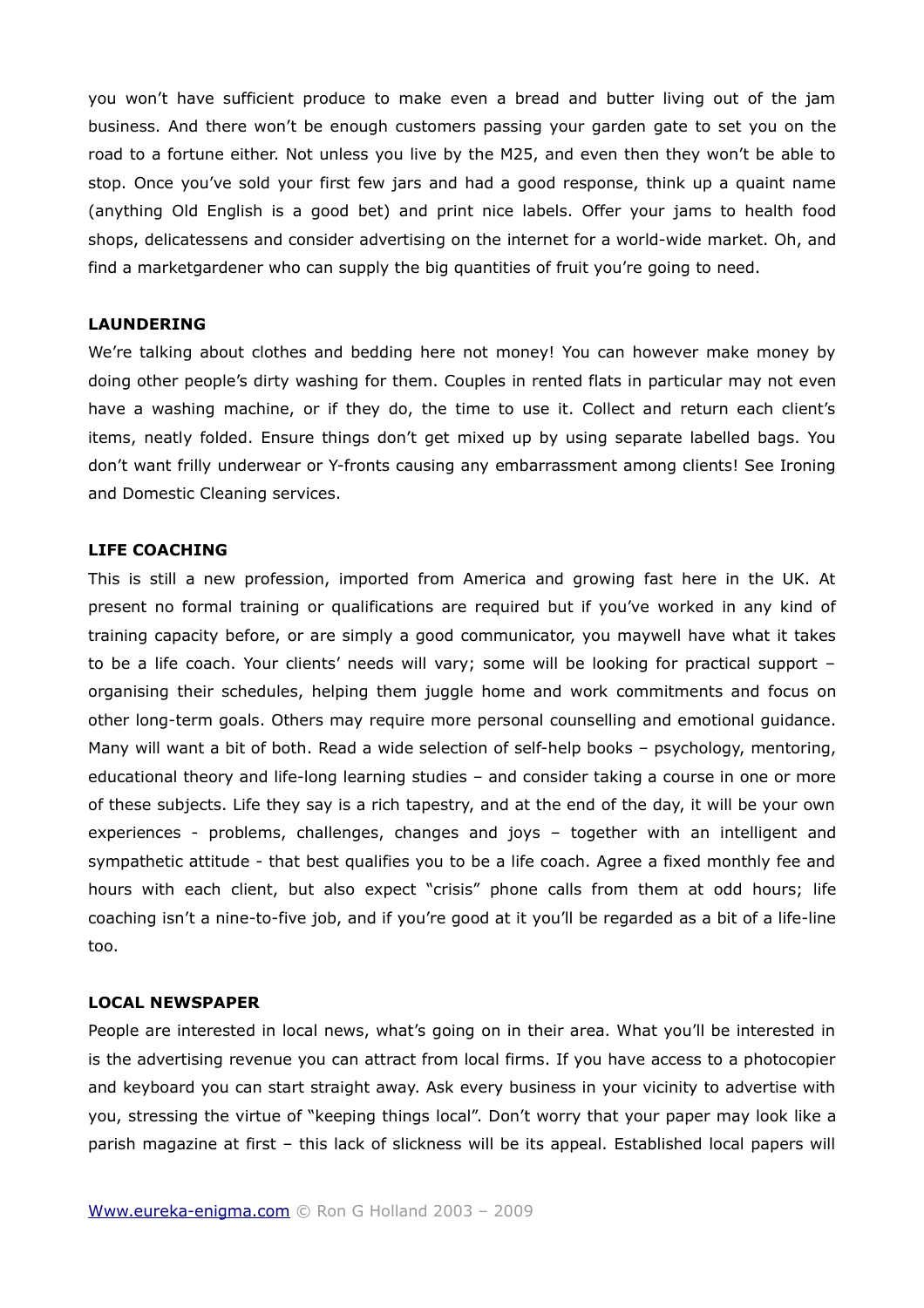deal with court reports and crime, so focus your editorial on the up-beat stories – new restaurants and businesses opening – which you can also nurture for advertising sponsorship. Interview prominent people in the area and get them "on side". With persistence, this is a pleasant hobby which can be built into a very profitable business indeed.

#### **MAGICIAN**

Learning card tricks can take years. But there are also some you can learn in a few minutes. It's the same with other types of illusion. Some require the kind of sleight of hand only seasoned professionals possess, but there are also hundreds of tricks on the market which are "self-working". Check out magic suppliers on the internet, get some catalogues and have a look. Read a few books and watch some magic shows and you'll soon realise that conjuring is largely about "patter". This patter, usually comic, both entertains the audience and acts as a diversion while the trick is being worked. Many high-profile magicians wouldn't claim to be highly skilled, but their personality is the real secret of their success. Tommy Cooper started out as a serious magic man and things just kept going wrong. The rest - just like that! - is history.

#### **MARRIAGE BUREAU**

Introduction agencies suffer from a somewhat seedy image. Every newspaper and TV channel these days seems to offer a dating service. Working people often find it difficult to meet a potential life-partner and are put off by the rather up-front cattlemarket approach of computer matches and speed-dating. Why not go back to where it all began, and start up a discreet, civilised and unhurried marriage bureau. Have some tasteful cards printed and visit clients in person. Talk to them informally yet at length and take notes. Charge a registration fee, keep their details on file and make it clear your service is personal and never rushed. Bringing people together who are right for each other is both a great art and a privilege. In a world of instant fixes you will be offering something very special, creating lasting happiness through your skill, understanding and judgement.

#### **MESSENGER**

Contact big and small firms that are likely to send out a lot of packages, either for the post or delivered locally. Give your full details for security purposes and references if possible. Allow clients to call on your mobile any time with their errand and delivery requirements. Maybe they've an urgent package to catch the last post or need some particular stationery items picked up before lunch. Be available for any and every request. In a built-up area a bicycle, moped or even your two feet may be more efficient – and cheaper – than running a car. Businesses will expect you to invoice them each month, so make sure you have some cash flow before commencing. Call yourself Hermes or Mercury – anything that conveys the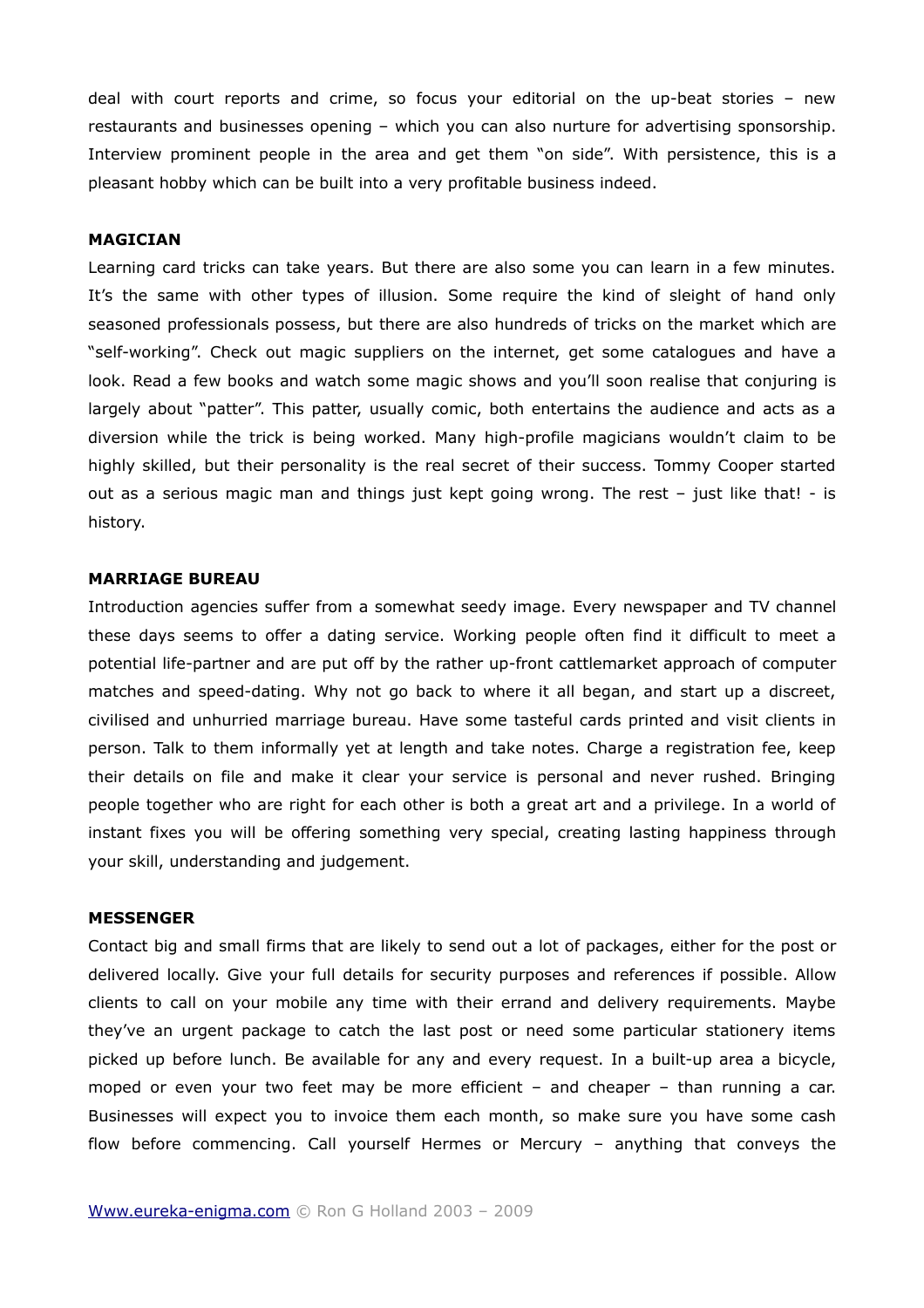swiftness of the gods!

### **MINI-CABBING**

This is probably one of the quickest ways to earn some cash, and cab firms especially in big cities are always looking for more drivers. However there's no reason why you can't set up on your own and operate as a one-man band, especially now mobile phones mean you don't need a radio. Check your insurance and any local authority licensing requirements and get some cards printed. As you are a solo operator, make a virtue of this; show your full name and address and think up a slogan, or catchy title for your service, e.g. "Tim's Taxi – always On Time" or "Charley's Chariot". Weekends are usually busiest, but pub and club work inevitably involves picking up drunks – some of whom may not be as well-behaved as others. If you prefer more congenial passengers, there's a growing demand for the daily "school run" with parents concerned to get their children safely to and from the school gates. And if you don't mind being paid monthly by cheque, account work with companies can generate steady income. If you're in the country, commuters need to get to the station; encourage them to leave their own car at home and "save the planet" by letting you

drop and collect them, along with two or three others each day. Bus services are lamentably poor in rural areas; get a people carrier and you could soon be providing a very welcome transport option in your area.

#### **MIRROR RESTORATION**

Antique mirrors can be extremely valuable. But mirrors that have the look and feel of old ones also sell well. Pick up any tatty mirrors going cheap at auctions or boot fairs. Use any basic wood to repair or rebuild the frames. You will need at least one old antique-style frame with those big swirls and whorl shapes. This will be your mould. Cover the frame with Vaseline, then plaster of Paris, pressing it firmly into all the shapes and grooves of the frame. When dry, turn over and lift off your original frame, leaving you with a plaster mould. Vaseline this mould and pour in plaster mixed with PVA or Gesso to make your first new "old" frame. Don't worry if your frames are a bit lumpy or uneven in places, this adds to its period charm. Spray or paint with antique gold or other colours and stick to the wooden mirror frame. You can use the same method to dramatically transform cheap old paintings. Who's the cleverest of them all!

#### **MOBILE HAIRDRESSER**

If you cut hair and/or do sets and perms, leasing a shop is a big expense every month. Cut out this overhead (pun definitely intended) by visiting clients in their own homes or welcoming them to yours. If you opt for the latter you can claim a relevant portion of electricity and mortgage/mortgage payment against tax. Being peripatetic allows you to claim fares or petrol. Beauticians, aroma- therapists, masseuses and reflexology practitioners can all work this way.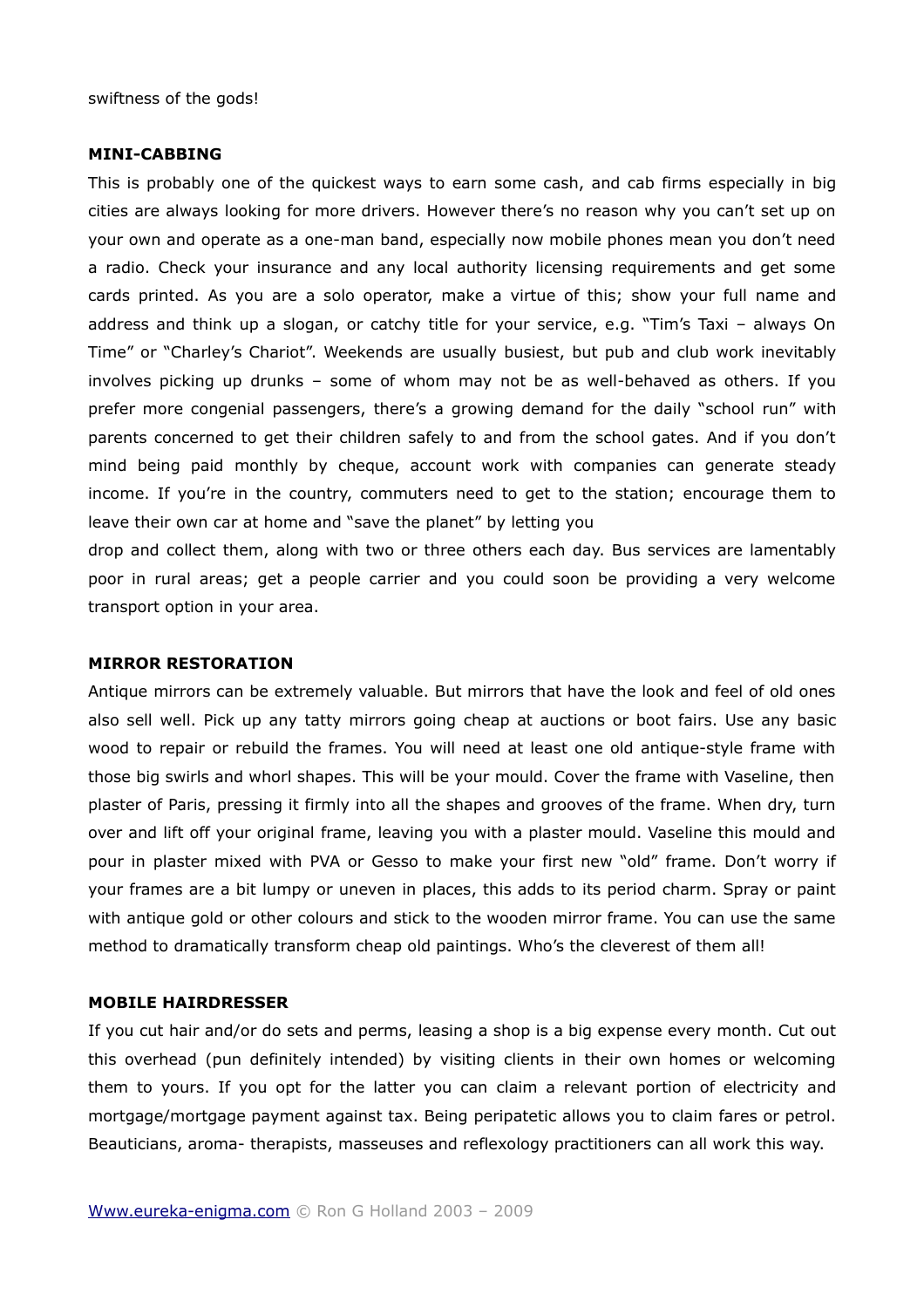#### **PATIO CLEANING**

Over time, paving slabs and garden paths get mottled and stained with lichen and pollutants. The best way to clean them is with a high-pressure water spray. These portable units, which you can hire or purchase, direct a powerful, needle-sharp jet to dissolve away stubborn grime. Lime scale and greasy areas can be treated with lemon juice, vinegar or a proprietary chemical to break down stains prior to using the jetspray. This is a simple task, which produces pleasing results for the householder. Quote according to the size of the paving area. Advertise on garden centre noticeboards. The jet-sprays can also be used to clean brickwork, greenhouses and conservatories.

# **OFFICE CLEANING**

This is big business and there are some very large concerns involved in the office cleaning game. So how does a one-man-band go about getting a slice of this multimillion pound industry? Answer: by going for the jobs the big boys don't want to touch, the smaller offices that haven't got the budget they're interested in. Just look around your local area – there will be dozens of smaller firms, estate agents, solicitors, opticians, retailers, all needing their premises cleaned. Leaflet them all and assure them you're thorough, reliable and like them, a "small-enough-to-care" business and on their doorstep. You can start using your own home vacuum cleaner if you want – that and some dusters and spray polishes for desks and other surfaces is your basic equipment. If you work at this job early mornings can use the rest of the day to pursue other business interests. Or play golf if you want to!

# **ORGANIC DELIVERIES**

Locate your nearest organic farms or wholesalers. Compile a simple leaflet based on what you can source from them and work out your own retail prices, making sure you have a realistic profit margin. Drop your leaflets into likely looking homes and sort out some space in the back of your car while you await your first order. Items in demand will be potatoes and other bulky vegetables, and eggs too, which many nonmeat eaters like as a protein substitute. Check out health-food suppliers for nuts, seeds and grains and offer these to your customers too. If your suppliers have Soil Association stamp of approval, add this information to your own publicity. There are also all the non-food organic and "green" and alternative items to include, such as cleaning products, soaps, shampoos, incense and aromatherapy oils.

# **PAVING AND DECKING**

Decking is particularly in fashion now, and people will always want good old fashioned patios or slabs somewhere in the garden. The secret of laying either of these successfully is preparing the ground properly, so everything stays level. Decking is often set on polythene, with holes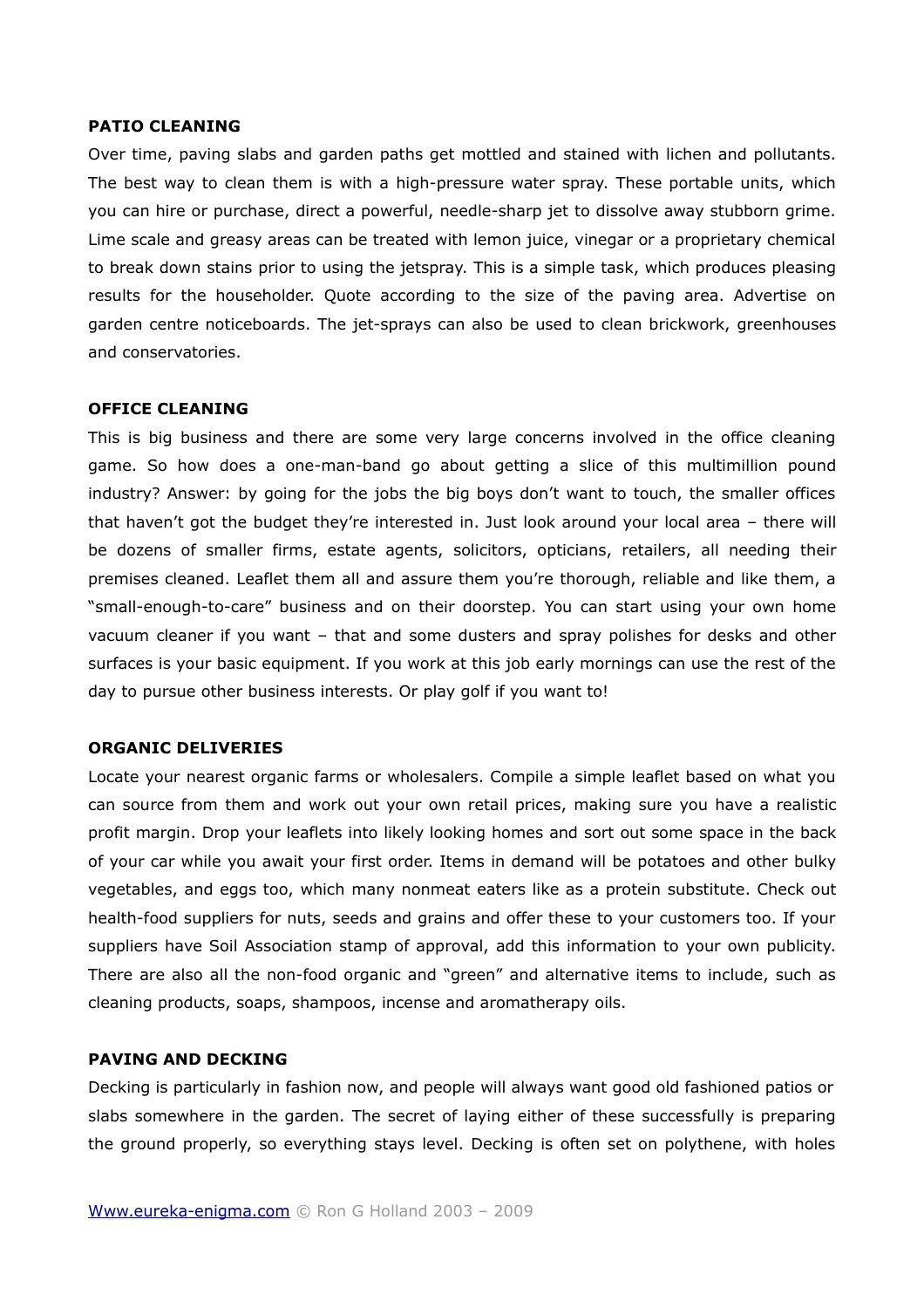cut for plants and drainage. There are numerous methods for slabs; if going onto soil dig down and lay a hardcore of rubble for drainage, then top it with sand and tamp this well down. The sand allows you to manoeuvre the slabs into exact position by tapping and sliding them. Afterwards brush more sand over to bind the whole surface tight. Do remember paving slabs are *heavy* and it's easy to hurt your back. Watching a group of navvies working on a street pavement for a day is by far the best education, followed by a trial run in your own garden before you attempt your first professional job. If you have basic bricklaying skills you could build permanent barbecue areas. See Gardening

# **PERSONALISED CLOCKS**

This is another great hobby business for those that like fiddling around with small parts and creating something original. A variety of basic clock mechanisms are available by mail-order. All you have to do is mount them into a surround which celebrates the name and/or lifestyle of the recipient. For a football fan for example, paint the mounting green with white goal posts and pitch markings. Or take photographs of relevant scenes, copy and mount them behind Perspex around the clock dial. Build up a range of common interest clocks – golf, football, sailing, motoring etc and sell at Craft Fairs and to shops. You can also insert the person's name. Take special requests and charge a bit more. Have a good time…!

# **PERSONAL SHOPPER**

This can either involve getting the groceries in for busy working people, or taking them round interior design stores picking out tiles, paints, wallpaper and furnishings. If you've a flair for the latter it can be a very congenial job. Get to know the bespoke stores at the higher end of the market, and keep up with new products and ranges. People are prepared to spend enormous amounts on their homes, but are desperate for a shrewd helping hand to plan and purchase what they want. Often, they don't even know what they want, and will willingly pay you an hourly rate for taking them out and talking over the options. So if you enjoy helping other people spend their money, get your Personal Shopper business cards printed now. See Interior Design.

### **PERSONAL TRAINER**

If you're a fitness freak or have been an athlete yourself, why not pass on your training tips to others. Nearly everyone is health conscious these days, but sedentary workers in particular need a bit of motivation. Always recommend people to check with their doctor before they begin any routines with you. Your work might be assimple as going out jogging with a client, to writing them a full weekly exercise anddiet programme and making sure they stick to it. Read about sports psychology and learn about concentration and the all-important "pain barrier". Now get those knees up…one two, one two!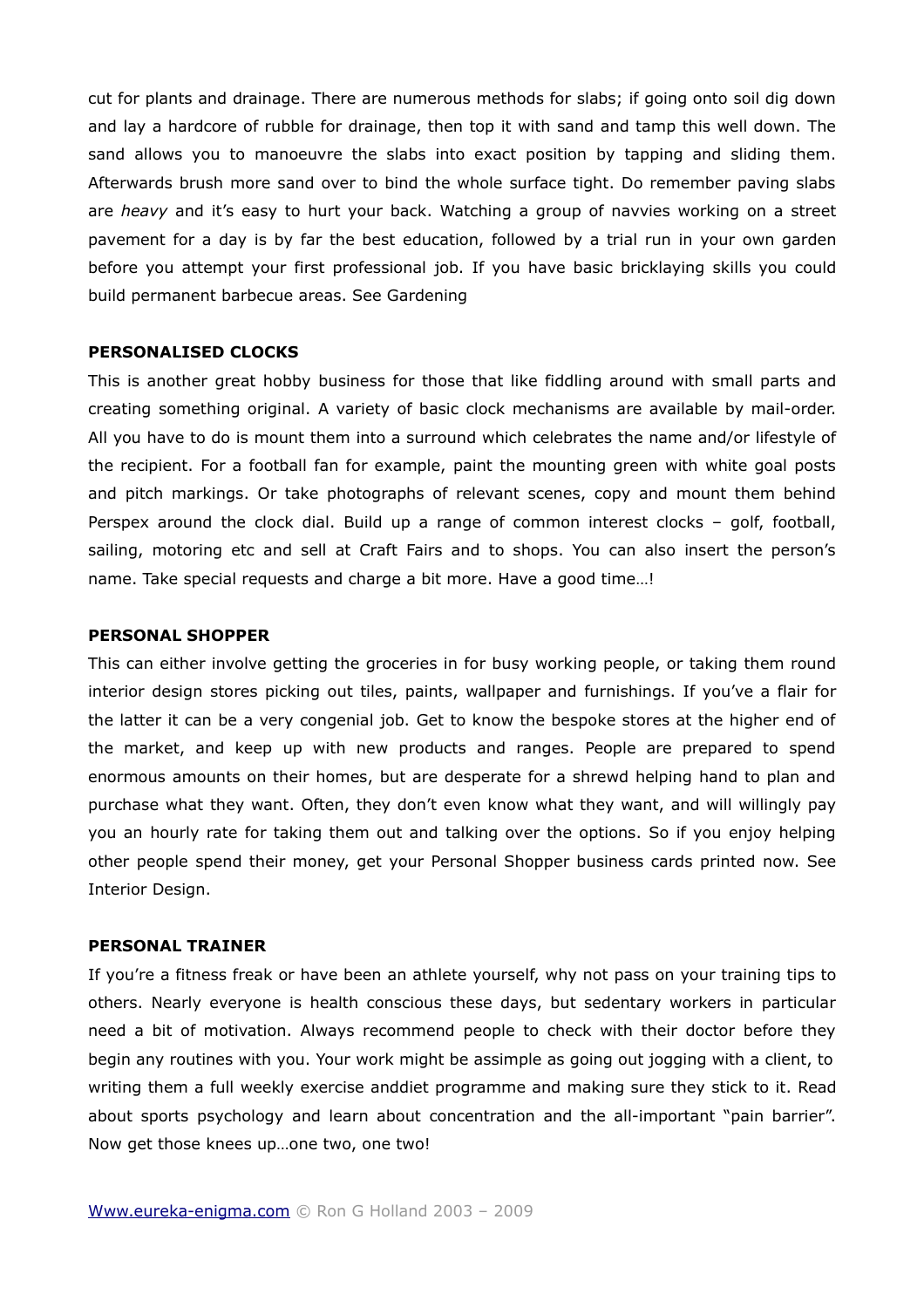#### **PET SUPPLIES**

People spend a fortune on their pets, especially if they buy the best nutritionallybalanced foods. These come in large bulky packs and are a bit of a chore to pick up from the shops. You can start out by buying the food retail and simply delivering it, together with other pet-related items, to your customers. As soon as possible, source your products at wholesale prices. You'll need a garage or other space to store it, but being mostly dried the high-nutrition brands have a long shelf-life and don't require refrigeration. See Dog Walking/Grooming and Cattery.

# **PICTURE FRAMING**

True, you can buy all sorts of ready-made picture frames these days. What you don't so often find is something unique, provided with care and attention. What do people want framed? All the cherished events of life; photos of their engagement, wedding, and honeymoon, pictures of their children from the time they are born, grow, graduate from university, get married, have children…you get the picture! Then there's certificates, awards, photos of meeting Mickey Mouse in Disneyland, shaking hands with Prince Charles or David Beckham – memorable pictures deserve a superior frame. Specialist shops can supply all your mouldings, samples of which you can take for clients to choose. Make or buy a mitre block to cut the 45 degree angles on the moulding. You'll also need a small saw, proper card for the mountings and backing and craft knives to cut it. Plus a glass-cutter, panel pins and tape. You can include eyes and cord for hanging, and don't forget to stick your contact label on the back.

#### **PHOTOGRAPHER**

David Bailey – who's he? If you don't remember the advert he was a top fashion and celebrity snapper. The art of photography is not vast technical expertise, but having an "eye" for a great picture, and a bit of charisma to boot. Mainstream demand will be for weddings and related family events, where you'll often need crowd management skills too! Actors and entertainers need to update their publicity shots regularly and this can be a good source of income on weekdays. Either do the shoot at their place or in your living room. Rig up a suitable backdrop and a couple of strong lights. If you don't already have it, second-hand gear can be perfectly serviceable. See Freelance Press Photographer.

#### **REMOVALS**

If you're reasonably fit and strong, this is a solid, traditional business you can always make money from. If you prefer to leave the heavy lifting to others, then bring your sons or some young lads on board and teach them how to handle everything from grand pianos to aspidistras with the same skill and care. Logistics is a key factor in removals, and if you can pick up a load close to where you drop one off, it's clearly advantageous. If you're just a "man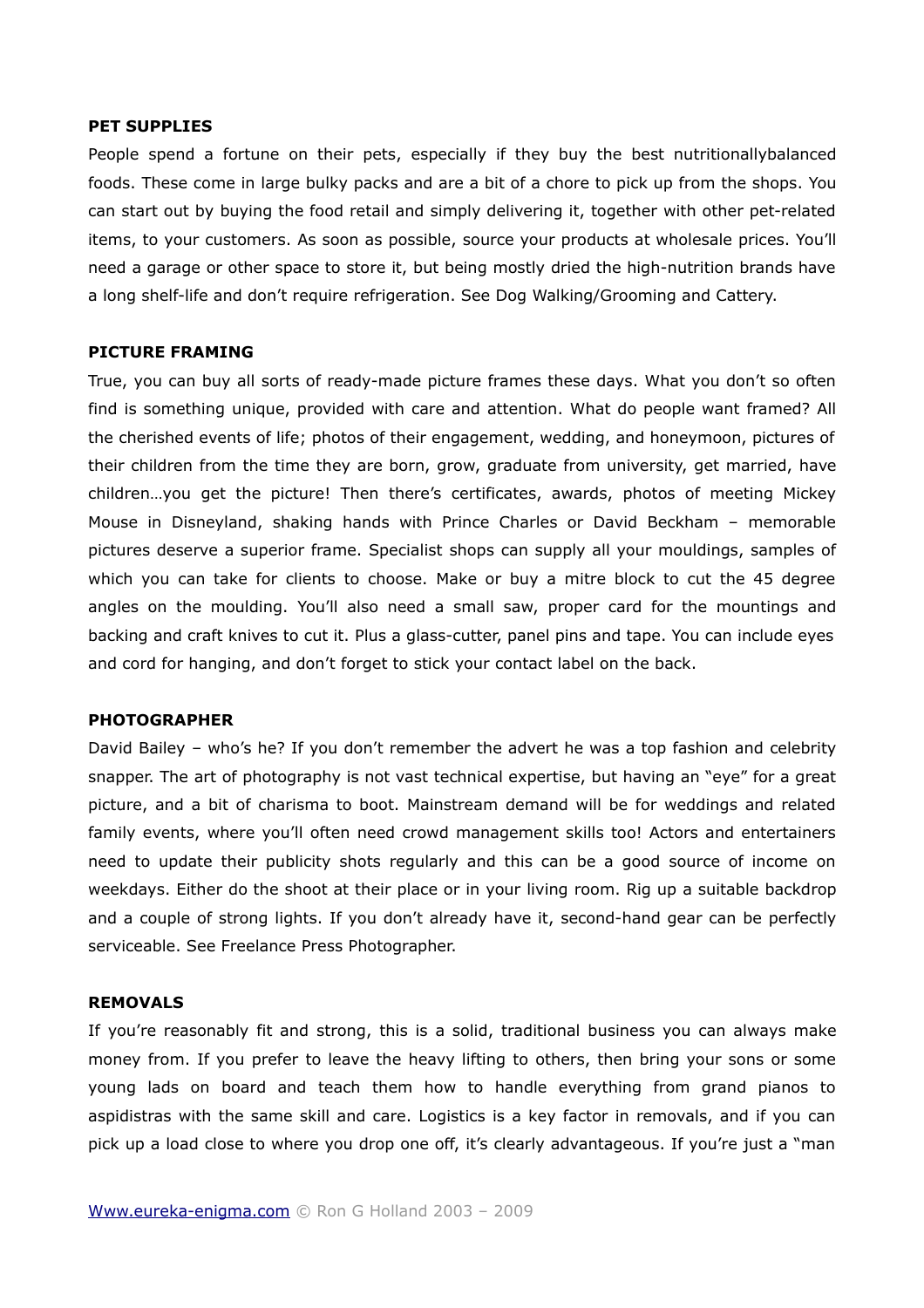and a van" stick a card in your local newsagents for a month or so and work will come before long. Drop leaflets at houses with "For Sale" signs up and leave your card with estate agents too. As always, stress the personal service aspect of what you provide.

#### **RENT A ROOM**

If you have a spare room at home it is a potential source of income for virtually no effort. Most of what you earn will probably not be liable for tax. Do consider the implications first. Unless you have a separate entrance to the proposed room, your lodger will use your front door, hall and stairs - and what about the bathroom and kitchen? Maybe you live alone and will be glad of a little company around the house as well as extra money. Try if possible to find someone who'll not only pay you the rent on time, but will be easy to get on with. Without being too heavy, lay down some basic ground rules before any agreements are made and this should avoid problems. There are agencies which offer temporary accommodation to overseas students and this might be a good bet if you prefer a regular turnover of paying guests. If you supply breakfast and/or dinner it will boost your income. See Tour Guide.

#### **RE-POINTING**

Older properties' brickwork suffers from crumbling mortar as the years go by. It is essential that this is restored to ensure the long-term stability of the house. Repointing involves raking out the loose mortar to a depth of a centimetre or two and refilling with correctly-mixed fresh mortar. Consult a DIY or building manual for the precise techniques as it's important to get things like the mortar mix and finish correct, to ensure a sound job. Leaflet houses that are clearly in need of re-pointing. For larger properties i.e. over two floors high, you'll need scaffolding, but you should be able to get plenty of work from the average two-up two-down, where a secured ladder moved at intervals round the property should provide adequate access.

#### **ROOM DIVIDER SCREENS**

In modern open-plan houses the very spaciousness of the room design can, on occasion, be a problem in disguise. Dad wants to watch Coronation Street while the kids do their homework on the table, or Mum's on the phone to her sister in Australia while Uncle Kevin's telling a long, complicated joke over a glass of home-brew – a recipe for chaos and frayed tempers. A traditional, three-piece screen can solve this problem. It won't cut out noise, but it will give that sense of privacy and two separate areas, allowing families to enjoy different activities in close proximity. All you need are three pieces of plywood about six-foot tall and hinges to join them. Use mouldings and fancy trim for the edges and varnish or paint. You could also make some arty Victorian style screens by pasting old pictures and cuttings, pieces of wallpaper etc onto the surface and clear varnishing over them. When not required the screen can be folded flat and stored under the stairs or elsewhere out of sight. Make chi-chi bedroom versions and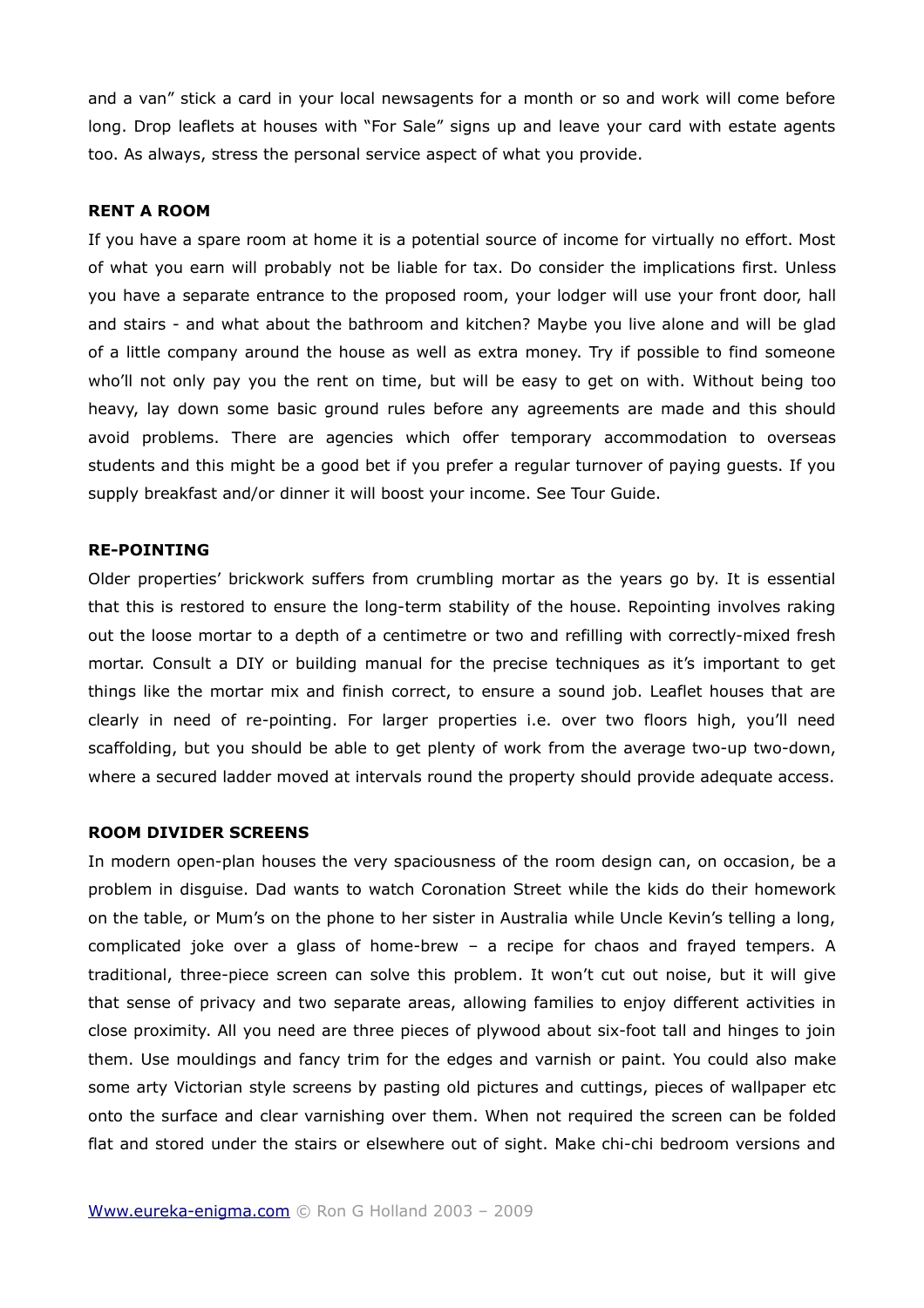kids' themed screens which they can put their own designs on. See Shelving.

#### **RUBBISH CLEARANCE**

Getting rid of unwanted items is a major problem. In both urban and rural areas, what do you do with an old TV, washing machine, sacks of rubble, broken bicycle, old tyres and all manner of other unwanted rubbish? Quite rightly, there are strict penalties for fly-tipping. People have the choice of renting a skip, which can be costly and too large for the amount of rubbish they have, or loading up their car and taking a long drive to the nearest corporation dump. Relieve them of this burden - and a modest amount of their cash – by bagging up and neatly removing their unsightly and unwanted mounds of junk for them. You may often be able to salvage, repair and sell certain items – old pieces of furniture for example – rather than take them to the dump, thereby doing your bit for the environment and earning yourself a bonus. Where there's muck there's brass!

# **SANDWICH DELIVERY**

Make your rounds of sandwiches at home in a clean kitchen early morning and then make your rounds of the workplaces from about 10am onwards. Offices often have sandwich bars close by, but staff may appreciate your personal desk-side delivery when they're too busy to pop out. Industrial estates are a good bet as they're often in the middle of nowhere. Get to know your regulars and they'll stay loyal. Encourage special requests and provide a few novel fillings – honey and peanut butter is surprisingly popular! Offer to cater for staff parties, conferences etc too. See Catering.

# **SASH WINDOW REPAIRS**

There aren't many traditional apprentice-trained carpenters about nowadays, and these are the guys who understood the hidden mysteries of the box-sash - a beautifully simple and elegant mechanism for opening and closing the classic sash window with ease. What usually needs fixing is the sash-cord, which wears and breaks over time, leaving the window with no visible or in this case invisible means of support. For it is the unseen sash-weights, enclosed in the vertical box-frame either side of the window which drop when the cords snap. First make sure the sure the upper window is safely braced up with batons – if not it could drop down and smash the glass. To gain access to the box, gently prise off the thin beading and open the side-facing wooden panel. You will find the fallen sash-weight standing at the bottom. Remove the broken cord and feed a new one over the pulley at the top and attach the ends to the window and the weight. Test for the correct length by opening and closing. Close up the wooden box frame and replace the beading, pinning and touching up the paintwork if necessary. This is the perfect business to compliment Window Cleaning.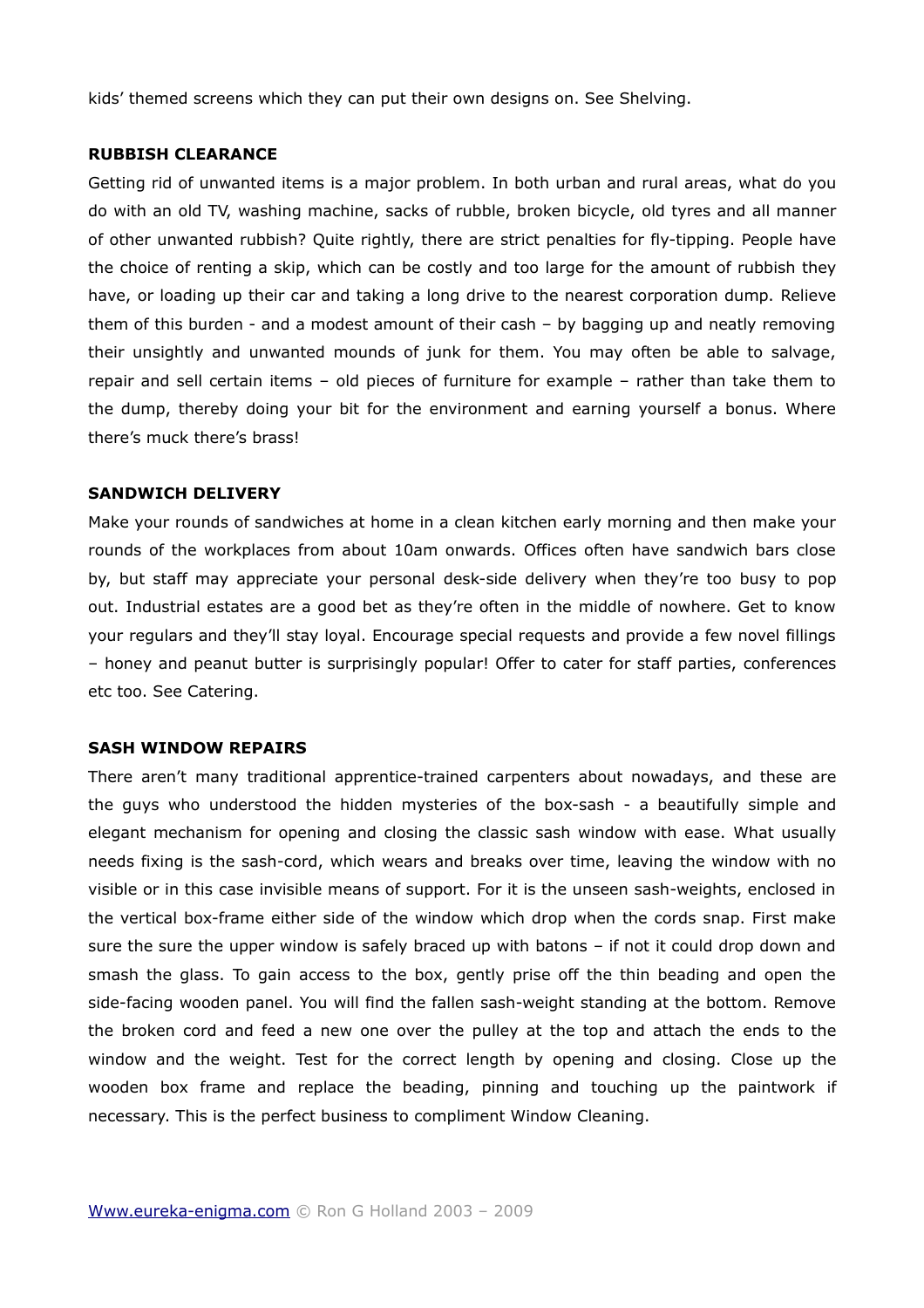### **SECOND-HAND FURNITURE**

If you've got a van you can start this business straight away. There's no stigma on secondhand furniture nowadays and many people positively prefer it as being better made and having more character. Popular items are your basic wooden dining sets especially the old hoop-back chairs and draw-leaf tables. Buy your stock at auctions and offer house-clearance services. Trendy shabby-chic restaurants now like old odd bits and pieces of wooden furniture, so be on the look-out for any premises undergoing conversion and drop your card in.

#### **SELF DEFENCE CLASSES**

Hire a room in a leisure centre for groups, but you can also offer this kind of tuition one-toone. If you have formal qualifications put these on your posters/flyers. If your training comes via another profession such as security work, police or the services, always stress your credentials, as it will impart confidence. There are certain considerations to working with children, such as having undergone CRB and other checks. If can fulfil these criteria, then signing up juniors can make for a very successful business; parents are often keen for their children – girls and boys – to learn a martial art. The benefits in terms of mental and physical discipline, confidence and fitness are well-known. See also Personal Trainer and Life Coach.

# **SHELVING**

In modern dwellings, space is very much at a premium. Space for books, CDs, DVDs, files and all the other stuff people accumulate, especially as families expand. The expense of moving or building an extension can be forestalled by simply putting up a few shelves. Even if they have the skills, actually getting round to doing it however is one job too many for a lot of people. Ready made shelf units rarely fit the dimensions and contours of the homeowner's own walls, and this is where tailor-made shelving is the ideal solution to their problems. The cheapest and strongest material is plywood with thick wooden uprights and say, 2x1 batten supports on the walls. When painted, such constructions can look very classy indeed. Drop your leaflets into those period terraced houses; they all have chimney alcoves which are just crying out for some nice looking shelving. Take a colour picture of your first completed job and print onto your leaflet.

#### **SHOE SHINE BOY**

Or girl! Print some leaflets and take around big offices. Arrange to come in say once a day and work your way around the desks for whoever wants a brilliantly polished pair of shoes, gleaming and ready for that top-notch lunch or dinner engagement. The great thing is the client doesn't even have to come off the phone. They can carry on selling stocks, bonds, insurance or whatever while you merrily buff away, then toss you a couple of quid or whatever fee you decide on. All you essentially need is black, brown and neutral polishes, brushes and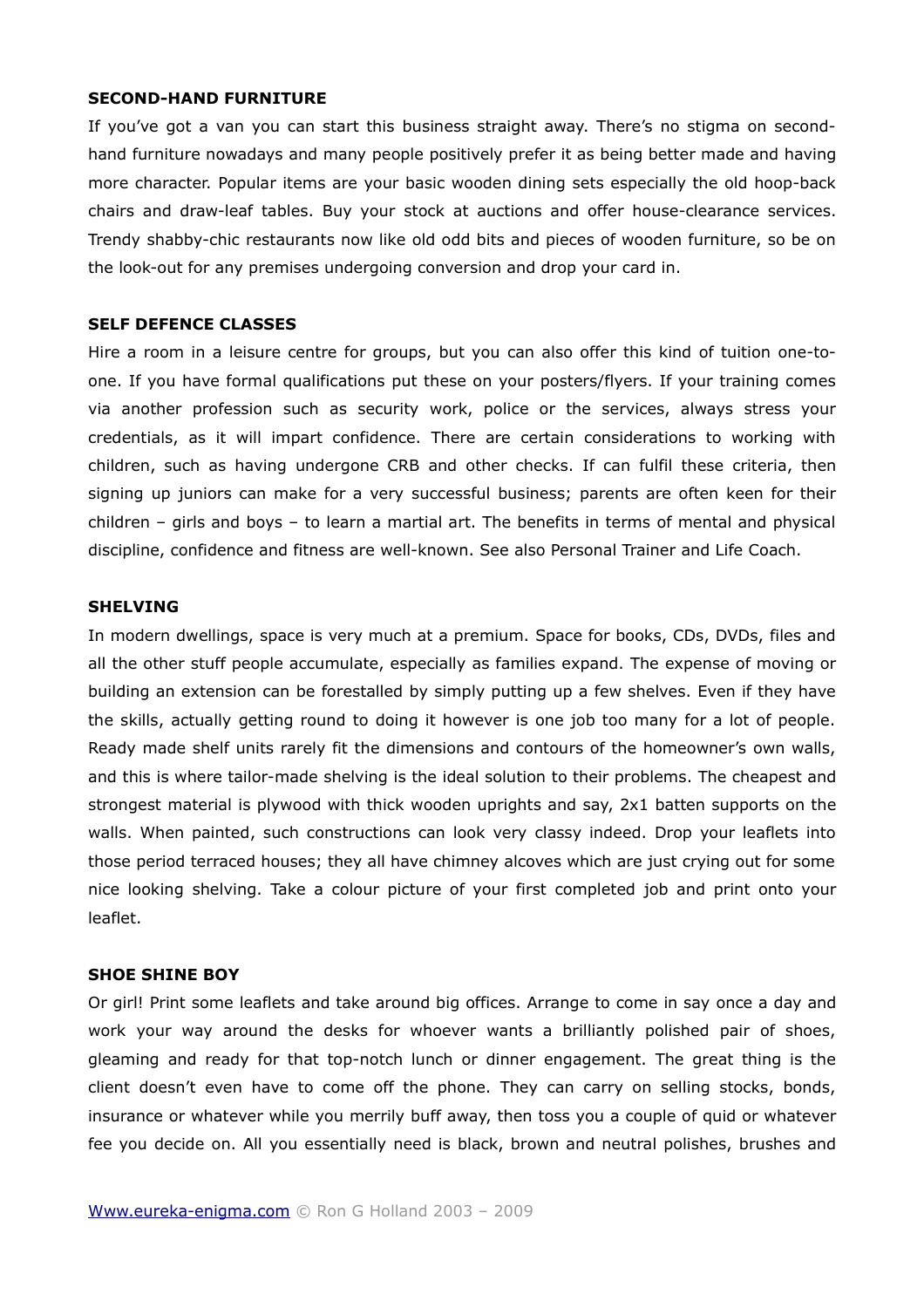dusters, and small foot-rest. Make your image more classy/fun with a cap and tunic or t-shirt with your logo on.

# **SOFT TOYS**

If you've a sewing machine and a soft spot for cuddly teddies, get cracking making your own unique range of bears, rag dolls, lions, tigers, pandas and every other type of animal that children love. Get all your child-safe stuffing material and eyes from craft suppliers. You could also make glove puppets, school bags and pyjama cases with character faces on. Approach play-groups and nurseries with some samples and, if your products are pleasing, reasonably priced and that little bit different, you'll be sure to get orders.

# **SPEECH WRITING**

A Best Man will often agonise over his speech, as will the Bride's father, or anyone else who has to deliver some hopefully well-chosen words at a special occasion. You don't have to be good speaker yourself to write excellent speeches for other people, you just need to be aware of etiquette, have a sense of humour and be prepared to adapt a general formula to different people. The trick is to sprinkle the jokes liberally, but avoid trying to be clever or aiming to impress with obscure quotations or highminded references. A good speech is not an opportunity for the speaker to show off, but to make his or her audience feel good. See Wedding Planner, Photographer, Caterer, Cake Decorating.

# **SPORTS COACH**

Whatever your sport, they'll be people who'd like to learn it or improve. Solo games are ideal, and tennis is a particular favourite, especially when the summer months arrive. Golf is now attracting a larger take-up, with many more women keen to learn. Leave your card at relevant clubs and leisure centres and quote an hourly rate, with discount for pairs and small groups. A good combination of coaching services is an outdoor game for the warmer seasons and one you can switch to in autumn and winter, such as squash or badminton. See Personal Trainer

#### **SWIMMING INSTRUCTOR**

Not everyone has learnt to swim by adulthood. It's often a source of great regret, especially at holiday time when others are splashing joyfully in the sea. They'd love to learn now, but understandably don't want to suffer the sort sergeant-major type with clipboard and whistle so often found leading swimming classes. So, if you can swim yourself and have a sympathetic manner, there's no reason why you can't earn good money teaching others this valuable and enjoyable skill. You will need, obviously, water. A local authority pool is best, with lifeguards on hand. For one-to-one tuition you can probably just take your pupil along, but for a group you'll probably need to book your own session. It'll help to get an official qualification, and the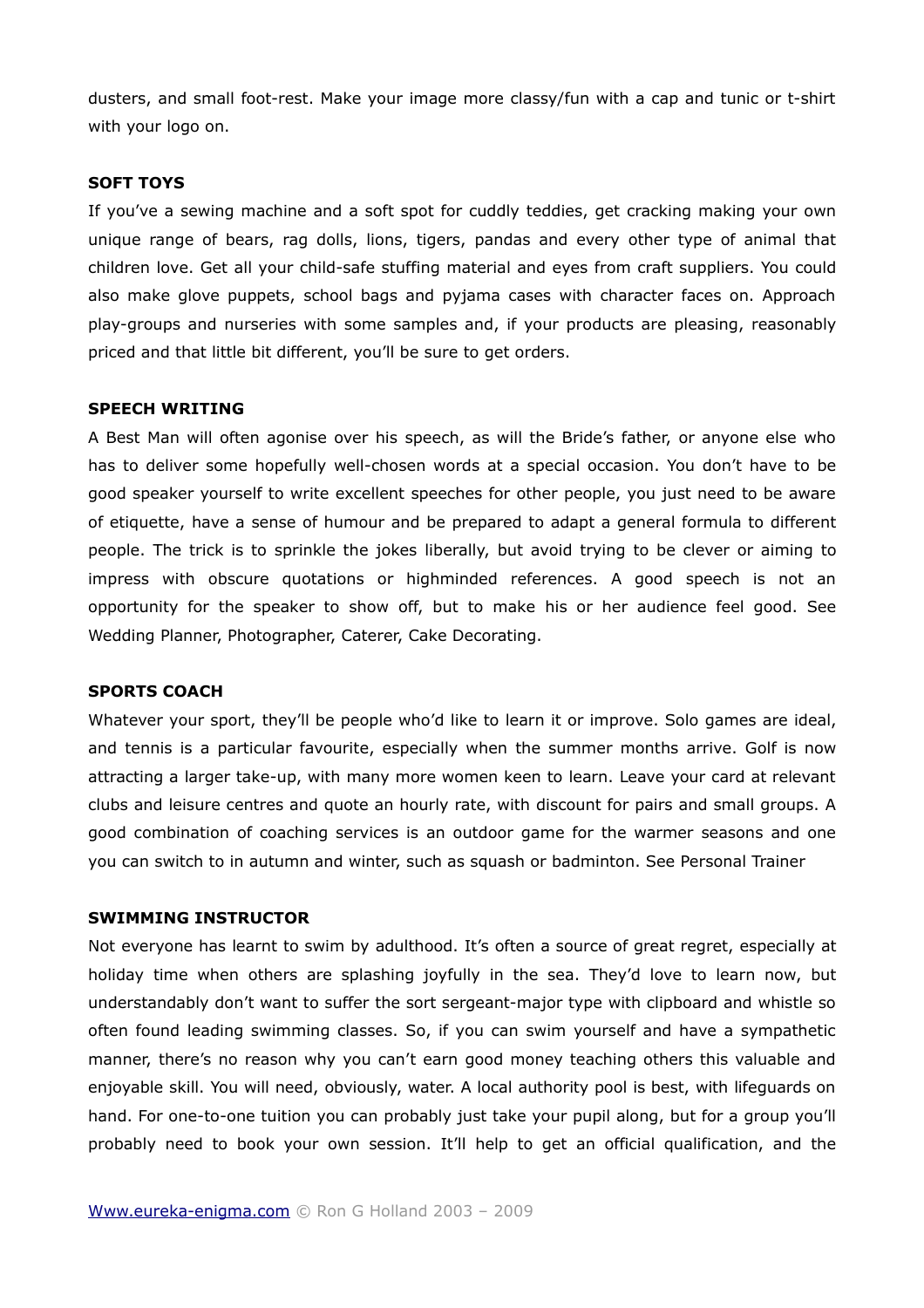Amateur Swimming Association run instructor courses. You should also consider getting a lifesaving certificate and a relevant insurance policy. Think about running "learn to swim" holidays either in the UK or abroad; everyone will have a great time and hopefully, by the end they are all swimming for the first time.

#### **TILING**

Have you seen the number of tile shops about these days? The nation it seems has gone "tile crazy" and the trend looks set to continue. Tiling is not particularly difficult to learn but does require a little thought and care. Plastic spacers, special adhesives and glues make things easier, and if you're doing large jobs, a heavy-duty tile cutter is a sound investment. The tile shops will usually offer plenty of advice. One new development is the growing popularity of "wet rooms". These are bathrooms or shower areas where the whole room is tiled over, floor to ceiling, allowing the user to splash about with abandon and let the water go anywhere, till it all runs off to a central drain. If you do get asked to create a wet room, ask the client to make sure their floor can take the weight of the tiles, especially if they're thinking about marble or stone slabs. Don't forget to show your trade card and request a discount whenever you buy your tiles.

# **TOUR GUIDE**

If you live in a place of great historical interest, it no doubt attracts lots of visitors. There are also probably a lot of official tours on offer. If so, offer something that's a bit different. Take couples in your own car and beat the coach jams around the museums. Show them the best places to get lunch, drinks and dinner, avoiding the usual rip-off merchants. Research the monuments and history so you can give a really in-depth commentary as good as the big tour operators and books. Introduce them to local flea markets, interesting pubs and the lifestyle of people who actually live in the area. Walking tours are a good idea if you and your clients are fit enough to be carfree and carefree. And if you think there's nothing to attract visitors to your home area, examine it more closely. Are there famous ex-residents - composers, authors, statesmen or pop stars? If so you can bet they have a fan club or society somewhere in the world. Study your local Blue Plaques and check the web. Contact any relevant groups and offer your personal guided tour of the area. In Bromley for example were born both H.G. Wells and David Bowie. Its not only the past people want to come and see; if you live in an area of exciting change, artistic endeavour or great natural beauty - Docklands, the Eden Project or Dartmoor for example – then you have a magnet at your disposal. Activate it by writing to relevant groups worldwide – retirement and cultural societies etc and offer a general hosting service – arranging accommodation, meeting, greeting and showing them a good time. TREE SURGERY To start by stating the obvious, you'll need a head for heights. You'll also need public liability insurance before you start actually climbing. You can however obtain your first job on a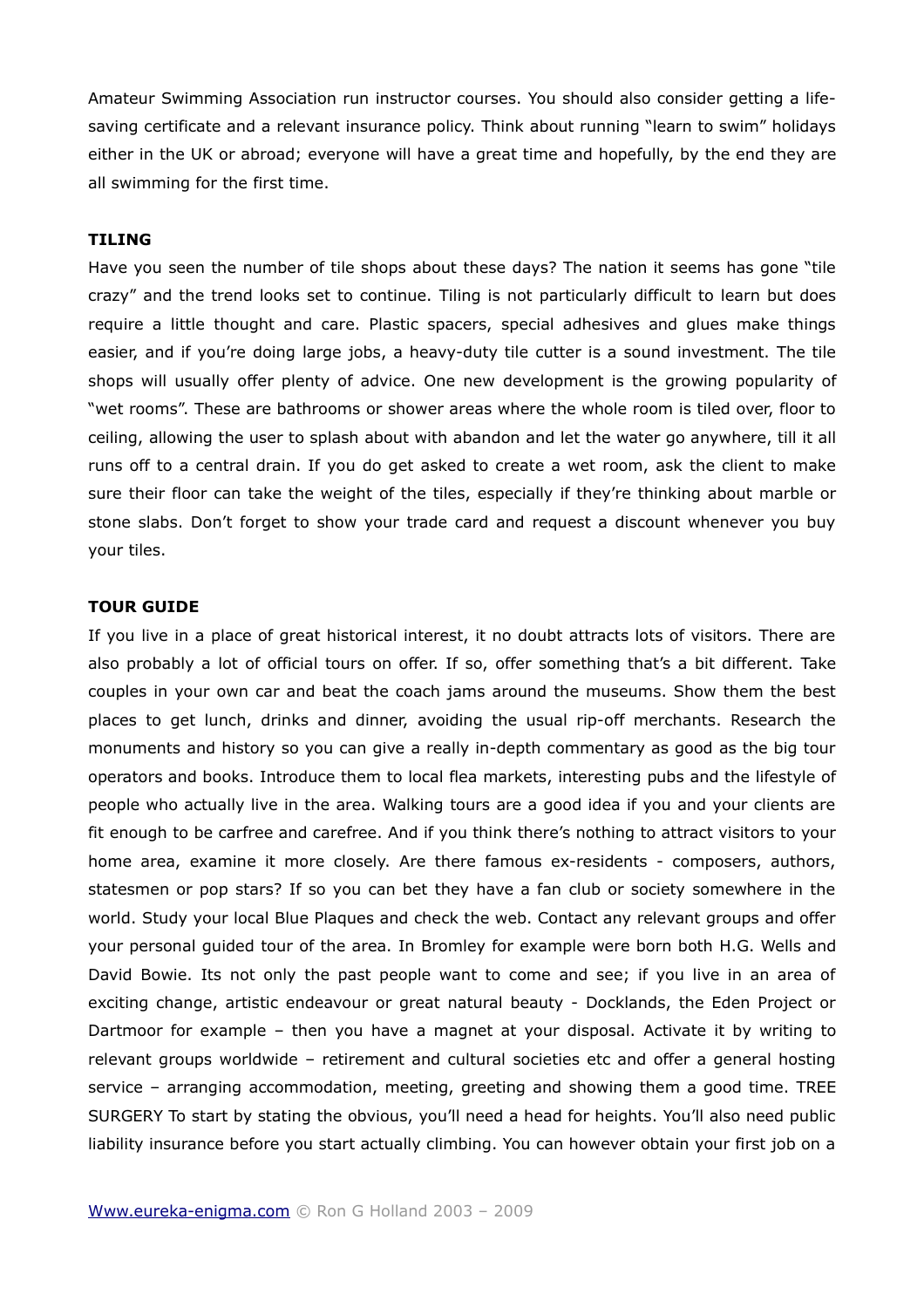shoestring budget. A chain saw isn't essential, unless you're tackling very large jobs. Many householders will appreciate someone working quietly with a handsaw and loppers. Make sure you establish exactly how much branch and foliage requires removal before and as you proceed. You can begin by operating this business as an extension of Gardening, and to obtain more specialist status contact the Arboricultural Association.

# **UPHOLSTERY**

What we're really talking about here is re-upholstery. Repairing period armchairs, settees and chaise lounges whose seats and backs have collapsed. There is a special tool for this work called a "stretcher" for drawing the webbing across the wooden frame of the seat and holding it taut while you pin everything in place. There are various materials you can use for the "stuffing", including kapok and traditional horsehair. If you do use foam check it's the flameproof type. You may also find it useful to learn leatherwork. Prime customers are likely to be the elderly and people in Victorian and Edwardian properties, who generally have period furniture too. You can either offer to collect and return items, or carry out the work in the customer's own home. As with all types of restoration, it is pleasing to be able to breathe new life into beautiful old things. And there's always the remote chance of finding a wad of banknotes stuffed down the back of a sofa.

# **VINTAGE RECORD DEALING**

Ever been at a boot sale or in an Oxfam shop and seen a punter who's got his head stuck into a box of old records with the intensity of a ferret down a rabbit hole? If so you'll have witnessed a "vinyl trader" at work. These guys are on the look-out for rare grooves, anything they can pick up for a pound and sell to fanatical collectors for a seriously big profit. Elvis, the Sex Pistols, Beatles, Oasis, even Abba – there's someone, somewhere, interested in almost every band that's ever been. By far the best way to deal in vintage vinyl is via the internet, enabling you to reach thousands of collectors worldwide.

#### **VIRTUAL PA**

A lot of entrepreneurs and small businesses have administration needs but not sufficient to directly employ a secretary. With a virtual PA they can get reports, surveys, letters, quotes and whatever else typed up as and when required and receive a simple invoice at the end of the month. You can also offer telephone answering, either full-time or diverted to you when your client is too busy to take calls. Obviously you'll earn more with multiple clients, so in the interests of their image, get some

telephone technology that'll route different numbers into your line and tell you which number's being called. You can then answer in the appropriate company name. The appeal of a virtual PA is flexibility – your clients only pay for what they ask you to do. Charge a realistic rate per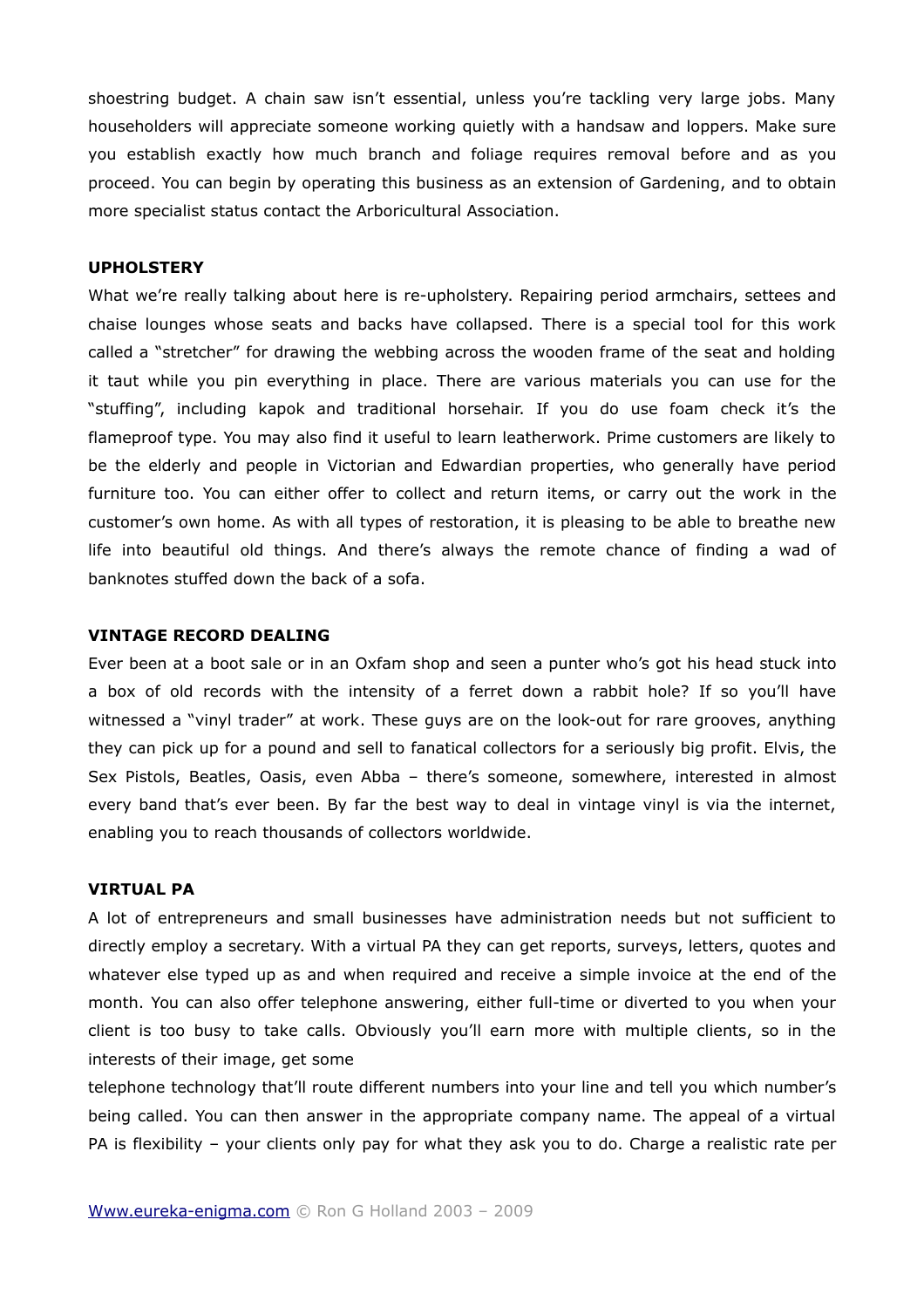thousand words for typing and a nominal amount for each call you receive on their behalf.

#### **WALKING TOURS**

These can last for one or two hours during the evening or day, weekends or weekdays, and cover a particular route in your local area. What you need to find is a theme. The Jack the Ripper tour of Whitechapel has been popular for many years. Is there potential for something similar near to you? If not, think something up  $-$  a local legend or ghost story, a historical event around which you can spin a yarn. A pub crawl is elevated to a "cultural evening" by a little learning and speculation! Charge a modest fee per person and if possible sell any relevant souvenirs to your punters.

#### **WASHING MACHINE INSTALLATION**

If you've plumbed in your own washing machine you can do the same for others and earn money from it. All the hoses and clips can be picked up at the DIY store, if they're not supplied with the machine. Sometimes people want their machine moved, from a kitchen into a utility room extension or when they move house. Apart from shifting the weight of the machine, simple plumbing operations are a nightmare for some folk. Dishwashers are becoming more popular now, and you can provide the same service for these. Learn about the workings and common problems of domestic appliances and you'll soon be offering basic repairs and maintenance too.

# **WEDDING PLANNER**

Organising a wedding can be very stressful – especially if it's your own! There are lots of elements that need to be co-ordinated, and if you thrive on adrenalin then you'll be in your element as a wedding planner. People tend to book a year or more in advance in order to secure a venue. Get to know a range of suitable places, not only in your own area – people often want somewhere miles from where they now live. Make contact with caterers, photographers, car hire firms, DJs, bands and vicars! Be prepared to deal with "people problems" especially over seating plans and future inlaws. Be calm, orderly and get all your estimates – including your own charges – agreed well in advance of the event. You'll also be a shoulder to cry on at times, so keep a box of tissues, tea and sympathy at the ready.

#### **WINDOW CLEANING**

Do you have fond memories of "Confessions of a Window Cleaner"? Well it's not all soap suds and bored housewives. However, people do welcome a window cleaner with open arms these days, certainly those of the domestic variety, as they're a rare breed. If you have a ladder and a van, your only other real investment is one of those squeegee wipers and a couple of lengths of scrim, which is a special non-smearing cloth available from cleaning suppliers. You will also